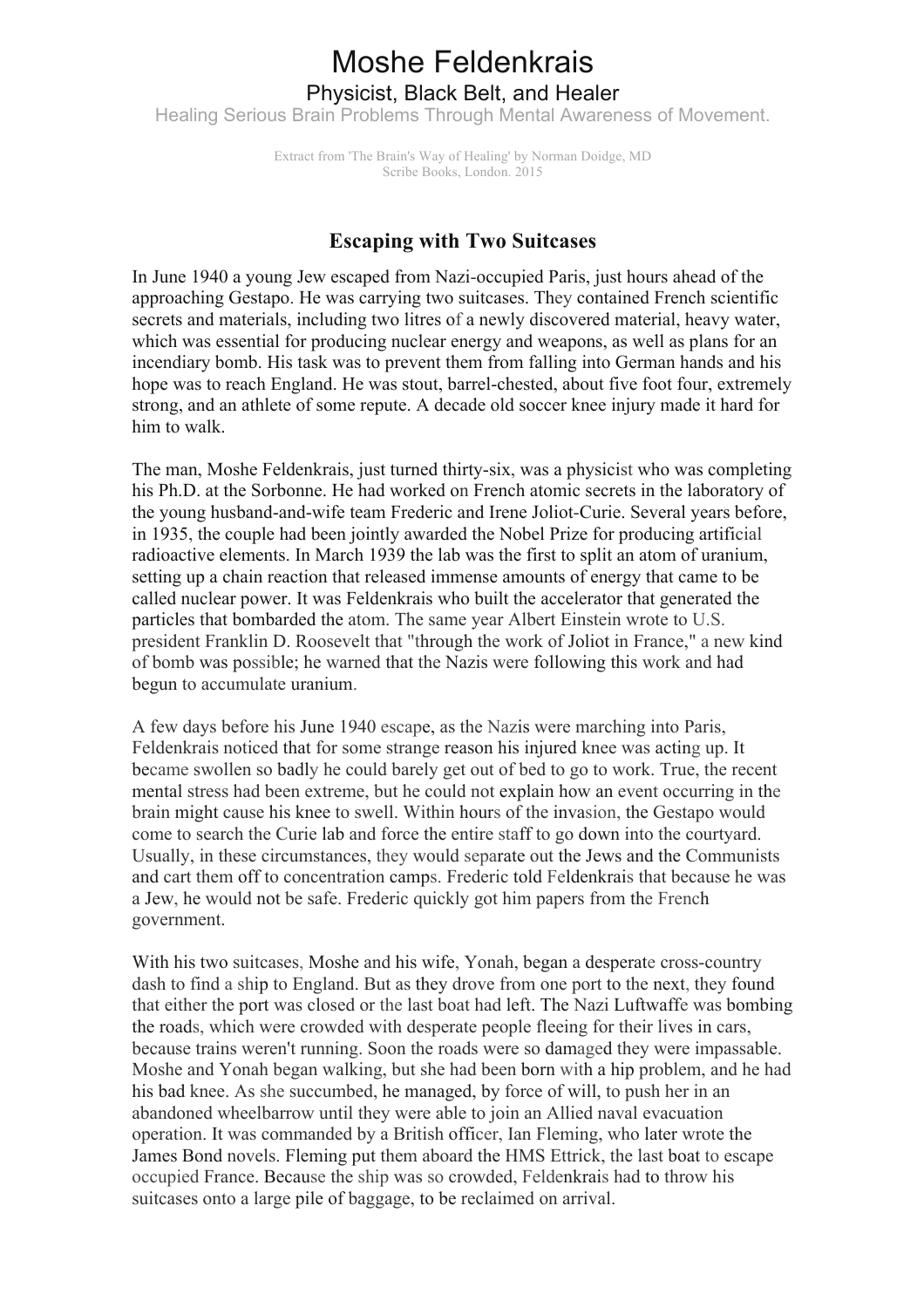When Feldenkrais and his wife arrived in England in the last week of June 1940, he searched for the suitcases but could find only one, which he turned over to the British Admiralty. But he now had a new problem: the name Feldenkrais sounded German. The British, fearing the Nazis were planting spies among the refugees, detained him and put him in an internment camp on the Isle of Man.

One of Britain's key scientists, J.D. Bernal, had been charged with finding scientists to help in the war effort. He had once visited Joliot-Curie's lab and now discovered that Feldenkrais was being held. Bernal got him released to help the British deal with a new vulnerability: Nazi submarines were sinking British ships. In France, Feldenkrais had done important research on sonar, a kind of underwater radar that could be used to detect submarines. After the British sonar project stalled. Feldenkrais was recruited to work with a strange assortment of scientists in Fairlie, an isolated village on the west coast of Scotland. In a matter of days, he went from being a suspect alien to being a scientific officer of the Admiralty, working in British counterespionage. By day, he worked on top secret projects. At night, he taught his colleagues Judo.

In Paris he had helped set up the Judo Club of France, was among the first Western black belts, and had written books on Judo, which showed, using physics equations, how it was scientifically possible for a small person to throw a much larger one. Word of his expertise spread when a commander took his Judo course and asked Feldenkrais to train his home guard platoon, then a battalion. He was soon training British paratroopers in hand-to-hand combat without a weapon as they prepared for D-Day.

### **Origins of the Feldenkrais Method**

Feldenkrais had shown a preternatural independence of mind and willfulness from a young age. He was born in the small town of Slavuta, in what is present-day Ukraine, on May 6, 1904. In 1912 his family moved to Baranovichi, in what is today Belarus. For decades, Jews in the Russian Empire had been victims of government-sponsored pogroms, murderous attacks on Jewish villages. In 1917, in response to the plight of the Jews there and elsewhere, the British, who controlled Palestine, issued the Balfour Declaration, which said; "His Majesty's Government view with favour the establishment in Palestine of a national home for the Jewish people, and will use their best endeavours to facilitate the achievement of the object." When Moshe was fourteen, he set out alone ID walk from Belarus to Palestine. A pistol in his boot, a math text in his sack, and with no official documents or papers, he crossed marshes and endured temperatures of 40 degrees below as he traversed the Russian frontier in the winter of 1918- 19. As he walked from village to village, other Jewish children, intrigued, joined him. At one point, to survive, they joined a traveling circus, where the acrobats taught Moshe tumbling and how to fall safely-skills he would one day perfect with his Judo. By the time he reached Cracow, fifty children had joined the much-admired boy on his way to Palestine, then more, until over two hundred young people were following him. Eventually adults joined his children's march through central Europe to Italy and the Adriatic, where they boarded a boat. It arrived in Palestine in 1919, in late summer.

Like many new arrivals, Feldenkrais was penniless. He worked as a laborer and slept in a tent. In 1923 he began to attend high school and supported himself by tutoring children with whom other tutors had failed; he displayed an early aptitude for helping people overcome blocks in the learning process.

In the 1920s Arabs attacked Jewish villages and cities in British Mandate Palestine. Feldenkrais's cousin Fischel was among those killed. The Jews requested from the British either more protection or the right to arm themselves - and were refused. So young Feldenkrais began to study how to defend himself without a weapon. Arab attackers usually came at their opponents with knives, striking from above, and directing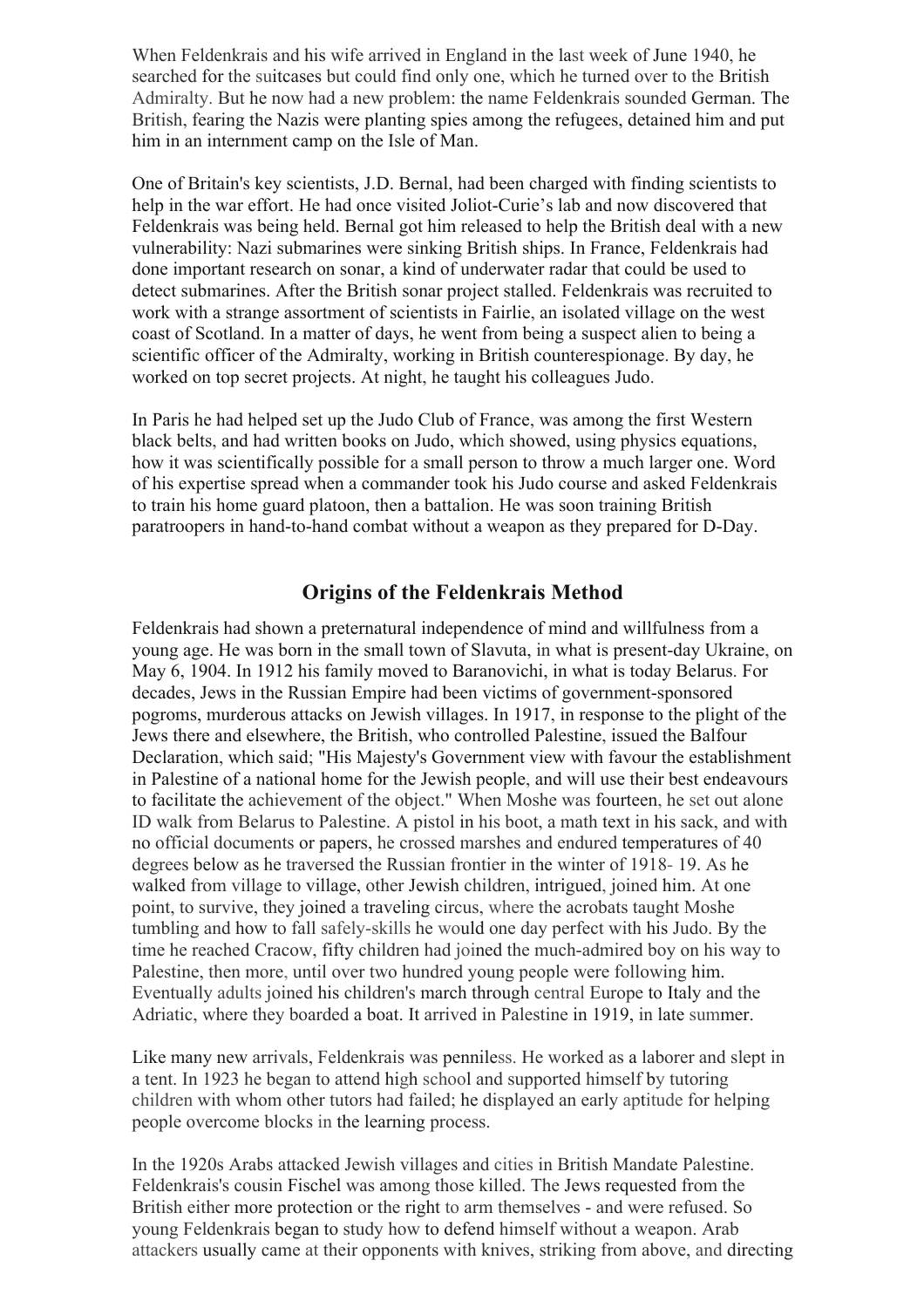their thrusts to the neck or solar plexus. Many Jews were killed in these encounters. Feldenkrais tried to teach them to block a blow, then grab and twist the attacker's arm so that he dropped the knife. But his students were unable to resist the natural, anxious neurological reflex response of lifting their forearms up to protect their faces or turning their backs to the blow. So instead of fighting these spontaneous responses of the nervous system, Feldenkrais designed a block that used them. He now insisted that his students, when attacked, follow the instinctual tendency to block their faces, and he then sculpted that movement into a better block. He then photographed people being attacked from different angles and crafted blocks that molded their frightened, spontaneous reactions into effective defenses. The method worked and would become a template for his future approach to the nervous system: work with it, not against it.

In 1929 he circulated Jiu-Jitsu and Self-Defense, in Hebrew, the first of his many books on unarmed combat. It became the first self-defense manual used to train the armed forces of the fledgling Jewish state. That was the year he injured his knee, and while recuperating, he became fascinated with mind-body medicine and the unconscious. He wrote two chapters for a book called Autosuggestion, which included a translation of Emile Coue's treatise on hypnosis. In 1930 he moved to Paris, where he completed a degree in engineering and began a Ph.D. in physics under Joliot-Curie.

One day in 1933 he heard that Jigoro Kano, the founder of Judo, was in Paris for a lecture. Kano was a very small, frail person who had often been attacked by others when younger. Judo, a modification of jujitsu, trained its practitioners to use an opponent's own power to knock him off balance and throw him. Judo, which means "the gentle way," was also a holistic way of life, both physical and mental. Feldenkrais showed Kano his book on hand-to-hand combat.

"Where did you get this?" asked Kano, pointing to a picture of the block Feldenkrais had developed to use one's spontaneous, anxious nervous response to protect oneself.

"I developed it," Feldenkrais answered.

"I don't believe you," said Kano. So Feldenkrais asked Kano to attack him with a knife, and Kano did. The knife went flying.

Kano took the book and digested it over months. Then he told Feldenkrais he'd train him to be one of the elite students whose distinction was that when Kano threw them through the air, they could always land in a controlled way. Kano soon decided he had finally found the person to help popularize Judo in Europe. Two years later Feldenkrais cofounded the Judo Club of France. To finance his Ph.D. he taught Judo to Joliot-Curie and other physicists.

During his time in France, his knee problem became serious. On bad days, he was confined to bed, sometimes for weeks. He noticed that some days were better than others, and wondered why this should be Moshe Feldenkrais: Physicist, Black Belt, and Healer and why this physical problem was worse in times of mental stress. Clearly, the cause of his knee problem wasn't chiefly psychosomatic. His knee was injured so badly that his thigh muscle had nearly wasted away. Exams showed that his meniscus, the cartilage inside the knee, was severely torn, and the knee ligaments were completely destroyed. He finally saw a senior surgeon, who told him he couldn't possibly function without surgery. Feldenkrais asked: "Is there any likelihood that the operation will fail?" The surgeon answered, "Oh yes, it's about fifty-fifty," but even if the operation succeeded, his knee would always be stiff. Feldenkrais said, "Good-bye. I won't do it."

Then one day he had a strange experience. He went out alone, hopping on his good leg, slipped on an oily patch, and hurt his good leg. He struggled home, fearing he'd be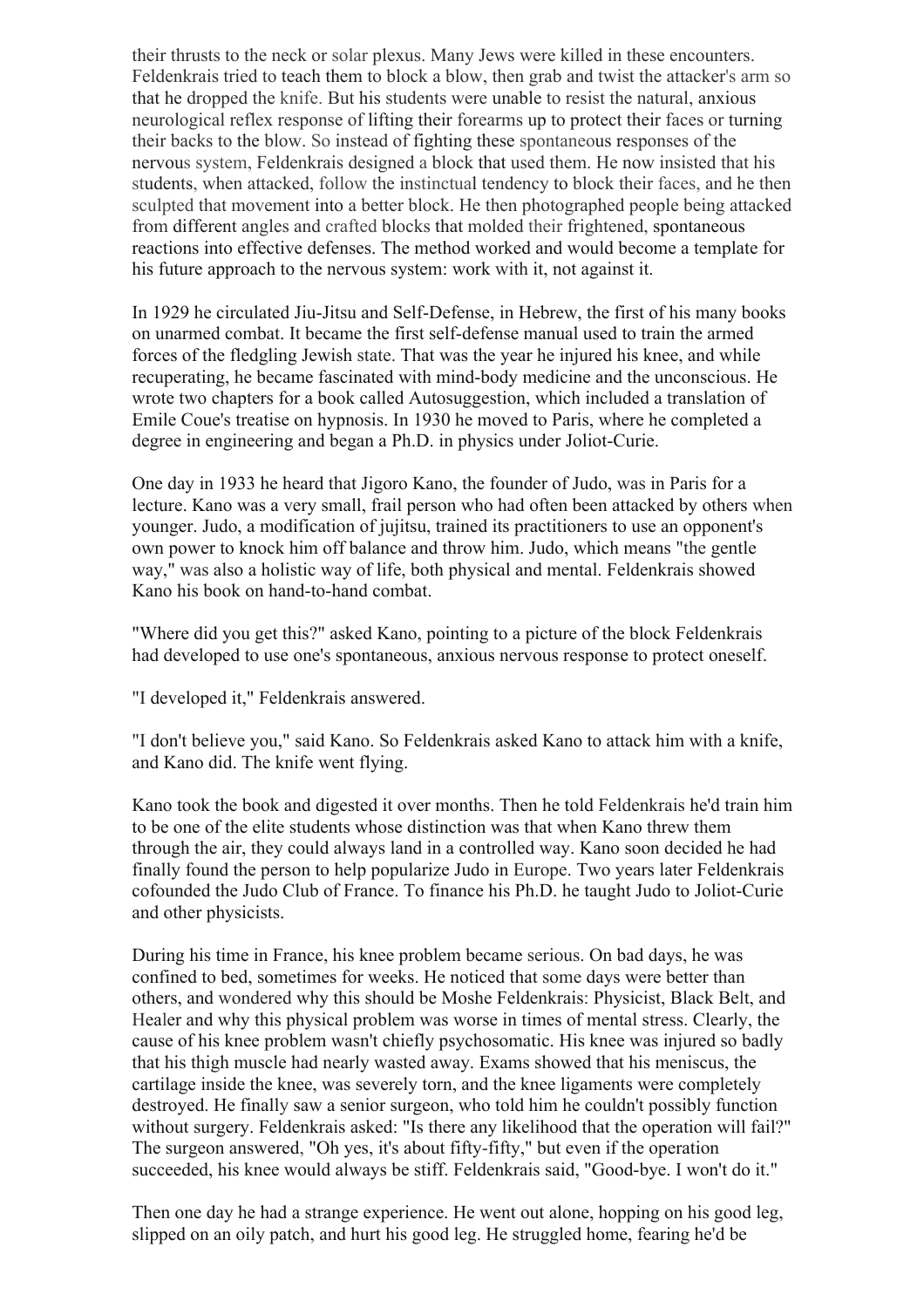completely immobile, went to bed, and fell into a deep sleep. When he awoke, he was surprised to find that he could stand on the leg with the injured knee: "I thought I was going insane. How could a leg with a knee that had prevented me standing on it for several months suddenly become usable and nearly painless?" His neuroscience reading helped him realize that his brain and nervous system were the cause of this seeming miracle. The acute trauma to Feldenkrais's "good leg" led his brain to inhibit the motor cortex brain maps for that leg to protect it from further injury should he move. But when one side of the brain is inhibited, often the other takes over its functions. The inhibition of the motor cortex maps for the good leg caused the motor cortex map of his damaged leg to "fire up" whatever muscle 4e had left, so it could be more useful. This experience taught him that his brain, not solely the physical condition of his knee, was in charge of his level of functioning.

Later, on duty in the antisubmarine program in Scotland, Feldenkrais was frequently on wet, slippery decks, and his knee was often swollen. He had no choice but to deal with his problem himself. He needed to discover what triggered his brain and knee on his "bad days."

He took note that while other mammals can walk moments after birth, humans learn such basic skills as walking over time. To Feldenkrais this meant that walking was "wired in" to the nervous system through experience and involved the creation of habits of movement-habits he was now going to try to change. He began by developing a kinesthetic awareness of how he used and moved the knee. Kinesthetic awareness is a sensation that informs a person where his or her body and limbs are in space and what it feels like to move. Feldenkrais had learned, both from Judo and from his neuroscience reading, that when a human stands, a group of muscles-the antigravity muscles of the back and the quadriceps-holds a person up.

Each person has habitual ways of standing that are partially learned. Every time he stands, he enacts these habits unconsciously. Since bad postural habits exacerbated Feldenkrais's problem knee on his bad days. he decided to observe himself lying down, so as to eliminate the action of gravity on his body and his need to use the antigravity muscles and the standing habits he had acquired. He spent many hours on his back, moving his knee ever so slowly, to see where the pain or restriction began, lifting his leg ever so slightly, many hundreds of times. He later told his student Mark Reese that he was observing himself "so that he could feel all the subtle subconscious connections between all parts of himself."

"No part of the body can be moved without all the others being affected," Feldenkrais wrote. This holistic insight would later distinguish his approach from other forms of bodywork. Since the bones, the muscles, and the connective tissue form a whole, it is impossible to move one part, however slightly, and not influence all the others. Extending an arm and raising a finger, by even the smallest amount, requires muscles in the forearm to contract, and other muscles in the back to stabilize those muscles, triggering reactions in the nervous system and the body that anticipate how this movement will subtly alter overall balance. All the muscles, under normal conditions, even when supposedly "relaxed," show some contraction, or "muscle tonus." (Muscle tonus is not the same as muscle tone. Muscle tone often colloquially refers to the defined look or visual definition of a muscle on a thin person. Muscle tonus is a medical term, referring exclusively to the general state of contraction of a muscle; and tonus can range from high levels of contraction to low.) Altering the tension in any single muscle affects the tension of the others. For example, contracting the biceps requires relaxing the triceps.

Using his kinesthetic awareness of tonus and breaking his walking down into minute movements, Feldenkrais could now go weeks without knee trouble. "I was far more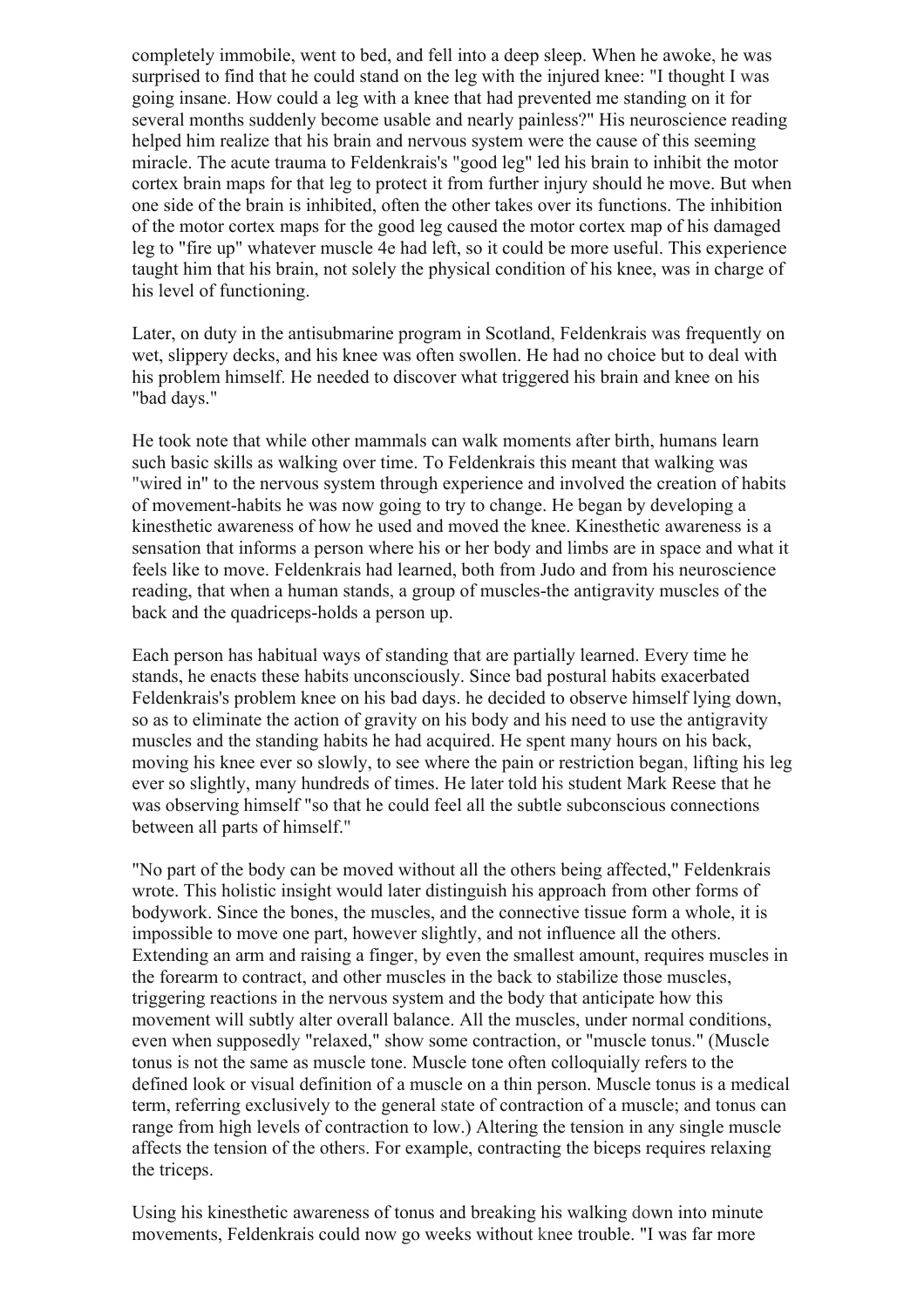absorbed in observing how I was doing a movement than I was interested in what that movement happened to be,"' he wrote, to describe his use of ongoing mental awareness of movement to give himself feedback, which would alter his functioning and his brain.

As he analyzed his gait he found that over the years he had made many adaptations to how he walked, and that these changes had made him forget some of the movements he could do before his injury, so his repertoire of movement had become restricted without his noticing. Thus many of his movement restrictions were caused not only by his physical limitations but also by his habits of movement and habits of mental perception. He had learned from Kano that Judo was a form of mind-body education, because mind and body are always related. "I believe," Feldenkrais wrote, "that the unity of mind and body is an objective reality. They are not just parts somehow related to each other, but an indispensable whole while functioning."

This insight helped explain to Feldenkrais the mysterious fact that his knee had swollen up when the Nazis occupied Paris. For the third time, after the Russian pogroms and the attacks in Palestine, his life had been threatened because he was a Jew. His physical problem, he saw, could be made worse by mental stress. Terrifying experiences and memories could trigger nervous system, biochemical, and muscular reactions throughout his mind and body-even swelling in his knee.

During the war, he wrote a book that began as a meditation on the work of Freud, whom he greatly respected; unlike many clinicians of his time, Freud emphasized how the mind and the body always influence each other. But, Feldenkrais noted in Body and Mature Behavior, Freud's treatment, talk therapy, focused little on how anxiety or other emotions are expressed in posture and in the body, and Freud never suggested that analysts work on the body when treating mental problems. Feldenkrais believed that there were no purely psychic (i.e., mental) experiences: the idea of two lives, somatic and psychic, has .. . outlived its usefulness." The brain is always embodied, and our subjective experience always has a bodily component, just as all so-called bodily experiences have a mental component.

When the war ended, Feldenkrais learned that all but a few of his relatives had been murdered by the Nazis. Luckily, his parents and sister had survived. He finished his Ph.D. dissertation and graduated. But on returning to France he found that the Nazis, with the collusion of a French and a Japanese Judo colleague, had written him out of the history of the Judo dub he had cofounded, again because he was a Jew. So he settled in London instead, pursued some inventions, wrote another book on Judo, called Higher Judo, and began a book, The Potent Self, in which he developed his healing method, which he was now using to help fellow scientists and friends. As a physicist, he had met the greats: Albert Einstein, Niels Bohr, Enrico Fermi, and Werner Heisenberg. He was deeply torn: should he continue in nuclear physics or, given the wonderful results he was getting, pursue healing? He chose healing. His mother said half-jokingly, "He could have got a Nobel Prize in physics, and instead he became a masseur."

But his plans for staying put and pursuing his method were again interrupted. In 1948 the United Nations divided Palestine into two areas, one Jewish, to be called the State of Israel, and the other Arab, called Palestine. Within hours, six well-armed Arab nations attacked the Jewish state. A stream of Israeli scientists went to London and persuaded Feldenkrais to return, in 1951, to direct the Israeli Army's department of electronics, in top secret projects, which he did until l953. Only then, at last, was he free to refine his life's work. In Israel he met a chemist, Avraham Baniel, who became a lifelong friend. Baniel persuaded Feldenkrais to come and give classes in his and his wife's apartment every Thursday night, saying "We can be a laboratory for you."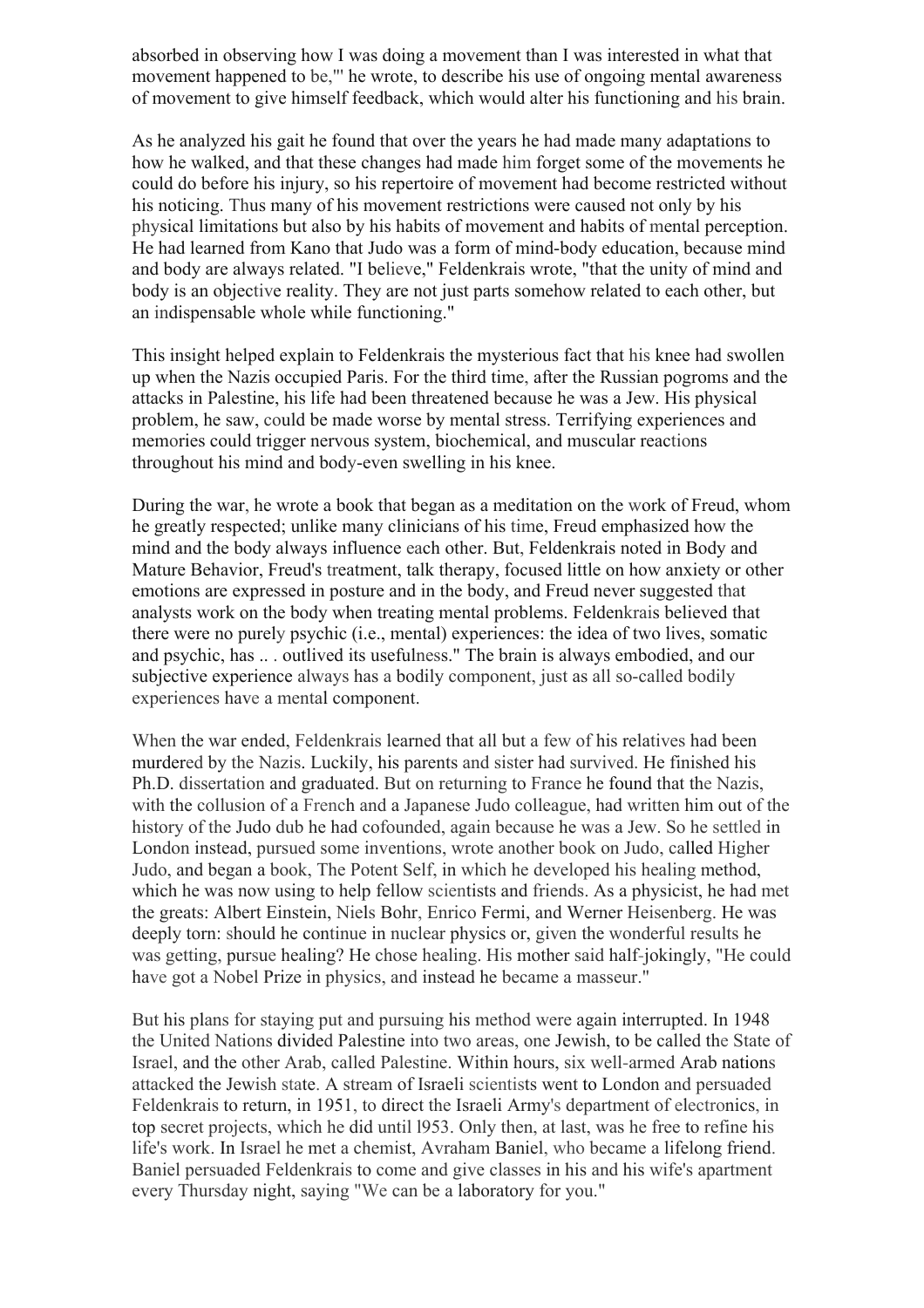## **Core Principles**

Over the course of mastering his knee problems and writing Body and Mature Behavior, and now seeing clients regularly, Feldenkrais refined the principles that formed the basis of his new methods. Most of them are related to facilitating what I have called the stage of neuro-differentiation, one of the key stages of neuroplastic healing.

#### *1. The mind programs the functioning of the brain.*

We are born with a limited number of "hardwired" reflexes, but the human being has the "longest apprenticeship" of all animals, during which learning takes place! "Homo sapiens," he wrote, "arrives with a tremendous part of his nervous mass left unpatterned, unconnected, so that each individual, depending on where he happens to be born, can organize his brain to fit the demands of his surroundings." As early as 1949, Feldenkrais wrote that the brain could form new neural paths to do so.<sup>1</sup>

In 1981 he wrote, "The mind gradually develops and begins to program the functioning of the brain. My way of looking at the mind and body involves a subtle method of rewiring' the structure of the entire human being to be functionally well integrated, which means being able to do what the individual wants. Each individual has the choice to wire himself in a special way." When we have experience, he wrote, "the neural substrate [the neuronal connections in the brain] organizes itself." Feldenkrais often said, as his student David Zemach-Bersin points out, that when there is a neurological injury, plenty of brain matter usually remains to take over the damaged functions. Moshe Feldenkrais was one of the first neuroplasticians.

#### *2. A brain cannot think without motor function.*

Wrote Feldenkrais, "My fundamental contention is that the unity of mind and body is an objective reality, that these entities are not related to each other in one fashion or another, but are an inseparable whole. To put this more dearly: I contend that a brain could not think without motor functions." Even thinking of making a movement triggers the movement, even if very subtly. When he got a pupil to simply imagine a movement, he noticed that the tonus in the relevant muscles increased. Imagining counting would trigger subtle movements in the throat's vocal apparatus. Some people can barely speak if their hands are confined. Every emotion affects facial muscles and posture.

Anger shows in clenched fists and teeth; fear, in tightened flexors and abdominal muscles and in holding the breath; joy, in a lightening of the limbs and buoyancy. People may believe they can have a pure thought, but in a deeply relaxed state, Feldenkrais pointed out, they will observe that every thought leads to a change in their muscles.

Every time the brain is used, four components are triggered: motor movement, thought, sensation, and feeling. Under normal circumstances, we don't experience one without the other three.2

#### *3. Awareness of movement is the key to improving movement.*

The sensory system, Feldenkrais pointed out, is intimately related to the movement system, not separate from it. Sensation's purpose is to orient, guide, help control, coordinate, and assess the success of a movement. The kinesthetic sense plays a key role in assessing the success of a movement and gives immediate sensory feedback about where the body and limbs are in space. Awareness of movement is the fundamental basis of Feldenkrais's method. He called his classes Awareness Through Movement lessons (or ATMs). It may seem "magical" to think that movement problems-especially in people with serious brain damage-can be radically changed simply by becoming more aware of the movement, but it seems magical only because science formerly thought of the body as a machine with parts, in which sensory functions are radically separated from motor functions.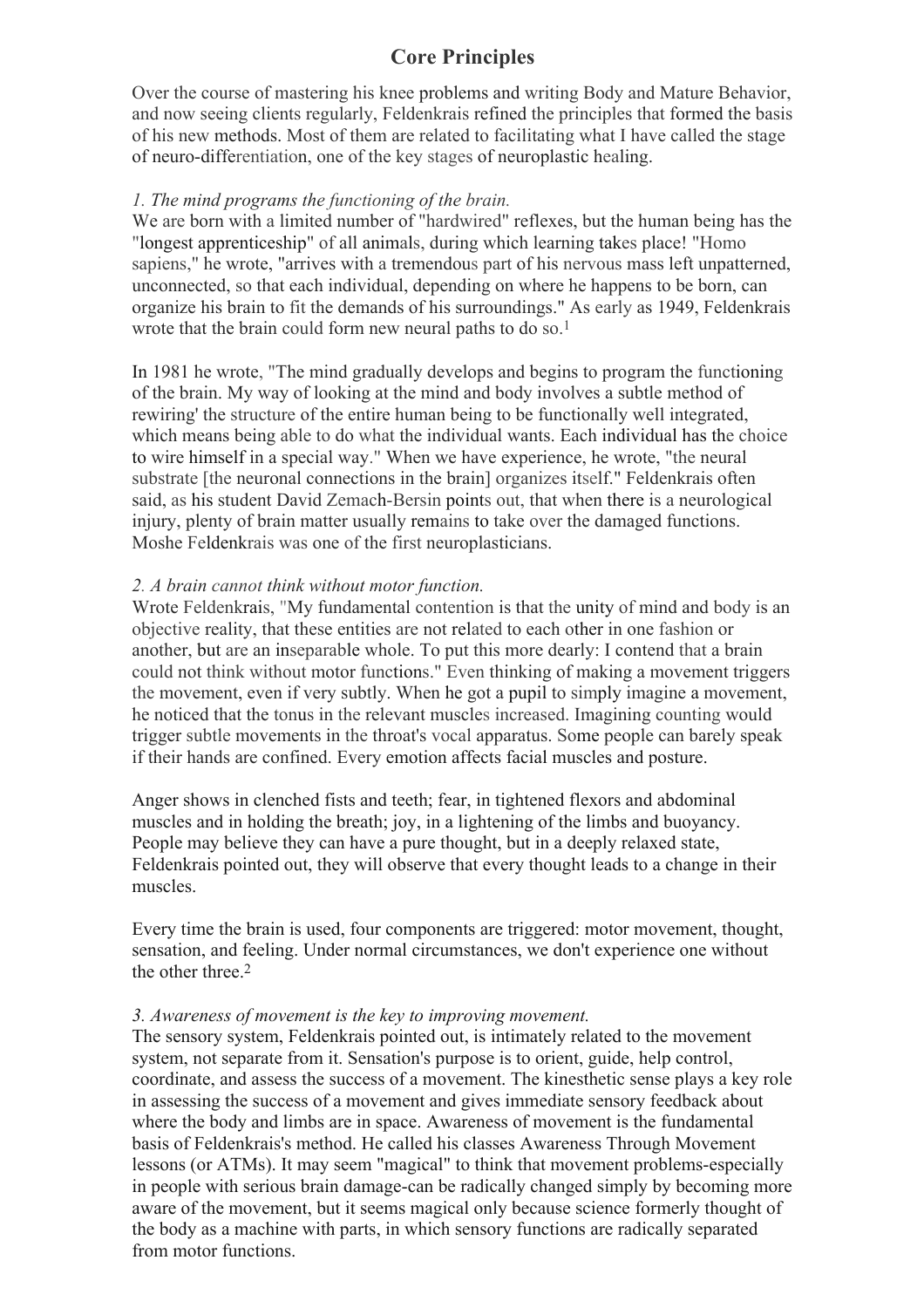This focus on self-awareness and monitoring of experience is based in part on Feldenkrais's exposure to the meditative aspect of Eastern martial arts, and it reveals him anticipating the current Western interest in mindfulness meditation by about fifty years. Feldenkrais's insights have been reaffirmed by the neuroscientist Michael Merzenich, who showed that long-term neuroplastic change occurs most readily when a person or an animal pays close attention while learning. Merzenich did lab experiments in which he mapped animals' brains before and after different kinds of learning tasks. When the animals performed tasks for rewards automatically, without paying attention, their brain maps changed, but only temporarily.

#### *4. Differentiation-making the smallest possible sensory distinctions between movementsbuilds brain maps.*

Newborns, Feldenkrais observed, often make very large, poorly differentiated movements based on primitive reflexes, using many muscles at once, such as reflexively extending their entire arms. They also cannot discriminate among their fingers. As they mature, they learn to make smaller, more precise individual movements. But the movements do not become precise until the child can use awareness to discern very small differences among them. Differentiation, Feldenkrais would show, would be key to helping many people with strokes, children with cerebral palsy, and even autism.

Feldenkrais found, repeatedly, that when a body part is injured, its representation in the mental map becomes smaller or disappears. He relied on the work of the Canadian neurosurgeon Wilder Penfield, who showed that the surface of the body is represented in the brain by a map. Bot the size of an individual body part in the brain map is proportional not to its actual size in the body but rather to how often and how precisely it is used. If the body part performs a simple function-the thigh, for example, mainly does one thing, moving the knee forward-the representation is small. But brain maps for the fingers, often used in precise ways, are huge. Feldenkrais understood that it is a useit-or-lose-it brain, and that when parts are injured-and thus are not used often- their representation in the brain map decreases. By making very finely tuned-differentiatedmovements of these parts and paying close attention while doing so, people experience them subjectively as becoming larger; they take up more of their mental maps, and lead to more refined brain maps.

#### *5. Differentiation is easiest to make when the stimulus is smallest.*

In Awareness Through Movement, Feldenkrais wrote, "If I raise an iron bar I shall not feel the difference if a fly either lights on it or leaves it. If, on the other hand I am holding a feather, I shall feel a distinct difference if the fly were to settle on it. The same applies to all the senses: hearing. sight, smell, taste, heat, and cold." If a sensory stimulus is very great (say, very loud music), we can notice a change in the level of that stimulus only if the change is quite significant. If the stimulus is small to begin with, then we can detect very small changes. (This phenomenon is called the Weber-Fechner law in physiology.) In his ATM classes, Feldenkrais instructed people to stimulate their senses with very tiny movements. These small stimuli radically increased their sensitivity, which ultimately translated into changes in their movements.

For example, Feldenkrais would ask people, as they lay on their backs, to tilt their heads very subtly up and down, about twenty times (or more), making the smallest possible movement- a hundredth of an inch- with as little effort as possible; they were to be aware only of the effect the movement had on the left side of the head, neck, shoulders, pelvis, and the rest of the left side of the body. Observing those changes will lead to decreased muscle tonus in the entire left side of the body (even though both sides of the body move when the head is tilted). This change happens because the awareness itself helps reorganise the motor cortex and the nervous system. If the person were to scan his body before and after the exercise, he would discover that, mentally, the left side's body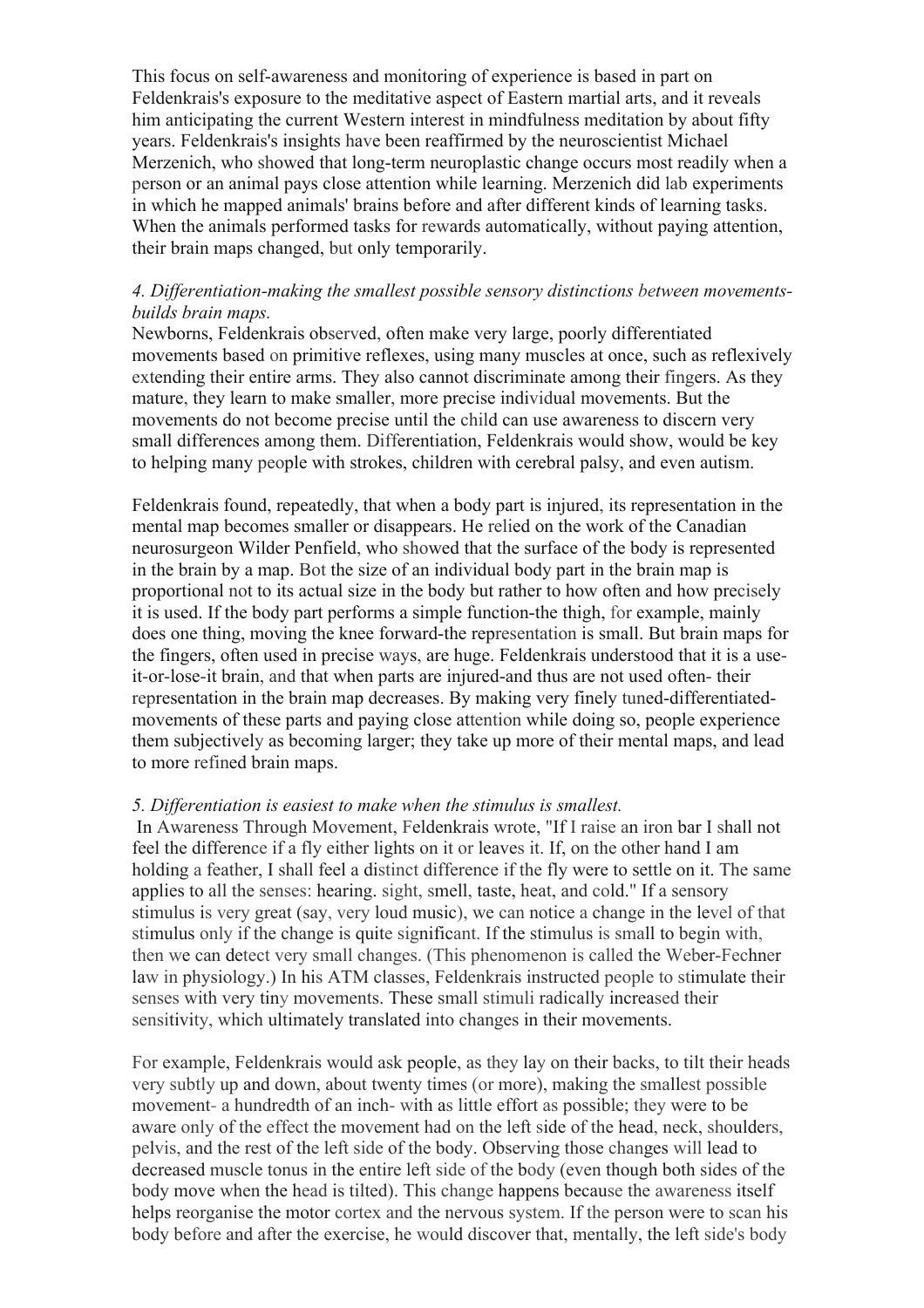image now feels lighter, also larger and longer and more relaxed, than the right side. (The cause is that the brain map for that side is now more differentiated and represents the body in finer detail. This technique of changing body tonus and brain maps is helpful because many movement problems often arise because areas of the body are not well represented in the brain maps.)

*6. Slowness of movement is the key to awareness, and awareness is the key to learning.* As Feldenkrais put it, "The delay between thought and action is the basis for awareness." If you leap too quickly, you can't look before you leap. He took this principle, of moving slowly in order to be more aware and learn better, directly from Eastern martial arts. People learning tai chi practice their movements at glacial speed, with virtually no physical effort. In his early books on Judo, such as Practical Unarmed Combat, Feldenkrais had emphasized the need to repeat actions very slowly and calmly and noted that hurried movements are bad for learning.

Slower movement leads to more subtle observation and map differentiation, so that more change is possible. Remember, when two sensory or motor events occur repeatedly and simultaneously in the brain, they become linked, because neurons that fire together wire together, and the brain maps for those actions merge. In The Brain That Changes Itself, I described how Merzenich discovered how subjects can lose differentiation in the brain, and he explained that "brain traps" occur when two actions are repeated simultaneously too often: their two brain maps, meant to be separate or differentiated, merge. He showed that when a monkey's fingers were sewn together and thus forced to move at - the same time, the maps in the brain for those two fingers became fused.

Maps also fuse in everyday life. When a musician moves two fingers simultaneously often enough while playing an instrument, the maps for the two fingers sometimes fuse, and when the musician tries to move one finger alone, the other moves too. The maps for the two different fingers are now "dedifferentiated." The more intensely the musician tries to produce separate movements, the more he will move both fingers, strengthening the merged map. He's caught in a brain trap, and the harder he tries to get out of it, the deeper he gets into it, developing a condition called focal dystonia. We all are prone to less dramatic brain traps. Sitting at a computer, for example, we lift our shoulder unconsciously as we type. After a while we may find-as I did-that the shoulder is often up when it needn't be. Neck pain soon follows. One way to begin to deactivate the process is to learn to re-differentiate the muscles that elevate the shoulder from those involved in typing. This first requires awareness that the two actions are being done simultaneously.

### *7. Reduce the effort whenever possible.*

The use of force is the opposite of awareness; learning does not take place when we are straining. The principle should not be no pain, no gain. Rather, it should be if strain, no gain. Feldenkrais thought the use of willpower (of which he obviously had plenty) was not helpful in developing awareness. Nor was any kind of compulsive driven action, which increases muscle tonus throughout the body. Compulsive effort leads to mindless, automatic movement that becomes habitual and unresponsive to changing situations. Compulsion is the problem, not the solution. We can eliminate a lot of muscle tension in the body by using awareness to spot how we often, without intending to do so, tense and use muscles that are not necessary for that movement. He called these movements superfluous or "parasitic."

*8. Errors are essential, and there is no right way to move, only better ways.* Feldenkrais didn't correct errors or "fix" people. He emphasized: "Do not be serious, eager, avoiding any wrong move. The kind of learning that goes with Awareness through Movement is a source of pleasurable sensations, which lose their clarity if anything dims the pleasure of it all. . .. Errors cannot be avoided." To teach people to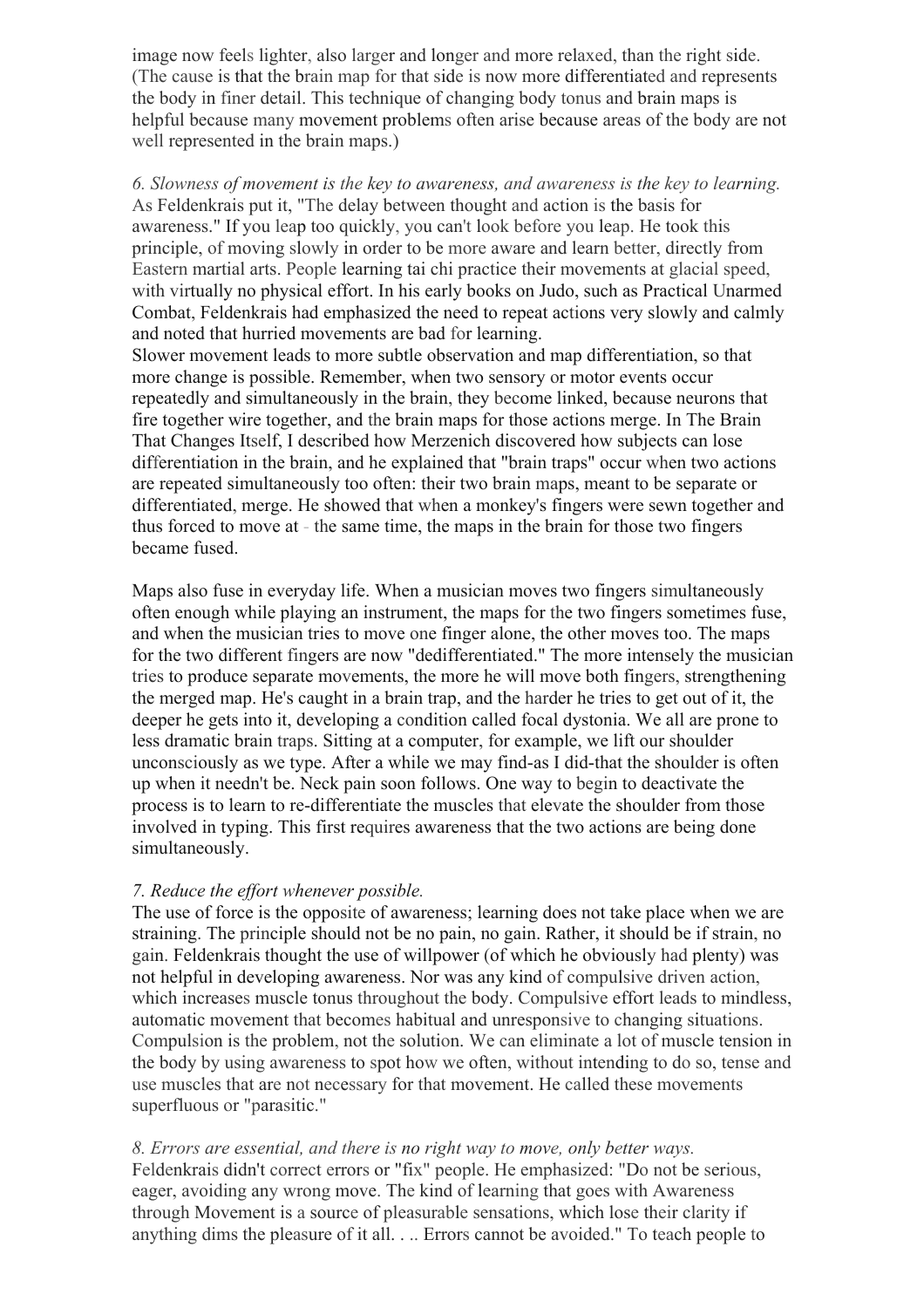leave a problematic habit behind, he encouraged them to try random movements until they found one that worked better for them. Instead of correcting errors, he encouraged them to notice lack of flow in barely detectable movements. They learn, he insisted, from their own movements, not from him. In ATM lessons he encouraged pupils to set aside the critical faculty: "Don't you decide how to do the movement; let your nervous system decide. It has millions of years of experience." In a sense, he was asking his pupils to perform a psychoanalytic free association-using movement, instead of wordsso that their own spontaneous movement solutions would emerge.

*9. Random movements provide variation that leads to developmental breakthroughs.* Monumental gains, Feldenkrais discovered, are made not by mechanical movement but by the opposite-random movements. Children learn to roll over, crawl, sit, and walk through experimentation. Most babies learn to roll over, for instance, when they follow something with their eyes that interests them, then follow it so far that, to their surprise, they roll over. They learn to roll over by accident, based on a random movement. Infants sometimes learn to sit up because they are trying to put their feet into their mouths, not because they want to sit. Learning to stand and walk are momentous breakthroughs that infants make without training. They learn by trial and error, when they are ready. Years after Feldenkrais made this discovery, Dr. Esther Thelen, arguably the world's leading scientist of motor development, demonstrated that every child learns to walk in a different way, by trial and error, and not, as was thought, through a standard "hardwired program" applicable to all. Thelen revolutionized the scientific understanding of motor development, but when she discovered that Feldenkrais had said as much, she was "totally awed" by his clinical discoveries and told Feldenkrais's students, "I think that the science may seem rather crude compared to the kind of intuitive, hands-on, brain .. . knowledge you people have." She then trained as a Feldenkrais practitioner.

These insights contrast with the approach of many conventional physical therapies or the use of machines for rehabilitation, which generally give patients with "biomechanical problems" repetitive exercises, based on the assumption that there are ideal movements for lifting, walking, getting out of a chair, and so on. Feldenkrais hated it when his ATM classes were called exercises, because mechanical repetition of action was what got people into bad habits in the first place.

*10. Even the smallest movement in one part of the body involves the entire body.* In a person who is capable of effective, graceful, efficient movement, the entire body organizes itself, as a whole, to do the movement, no matter how small. Consider the following paradox. We can lift a finger with ease; we can reach out to shake a friend's hand or lift a glass with equal ease. When we unconsciously shrug our shoulders, as we speak, we do so with the same ease. Yet how can these movements all be of equal ease? A finger is much lighter than a hand and forearm, and a hand and forearm are lighter than the entire arm. They are of equal ease because, in practice, when done with grace, we use the entire body for each action. When the body is well organized, muscle tension is limited throughout, and the load for all the actions is shared across the muscles, skeleton, and connective tissue. Feldenkrais had learned from Kano that the great Judo masters are always relaxed and that "in the correct act there is no muscle of the body which is contracted with greater intensity than the rest. ... The sensation is of effortless action." The practitioner need not be stronger than his opponent as long as his body as a whole is more coordinated or, as he would later say, better "organized".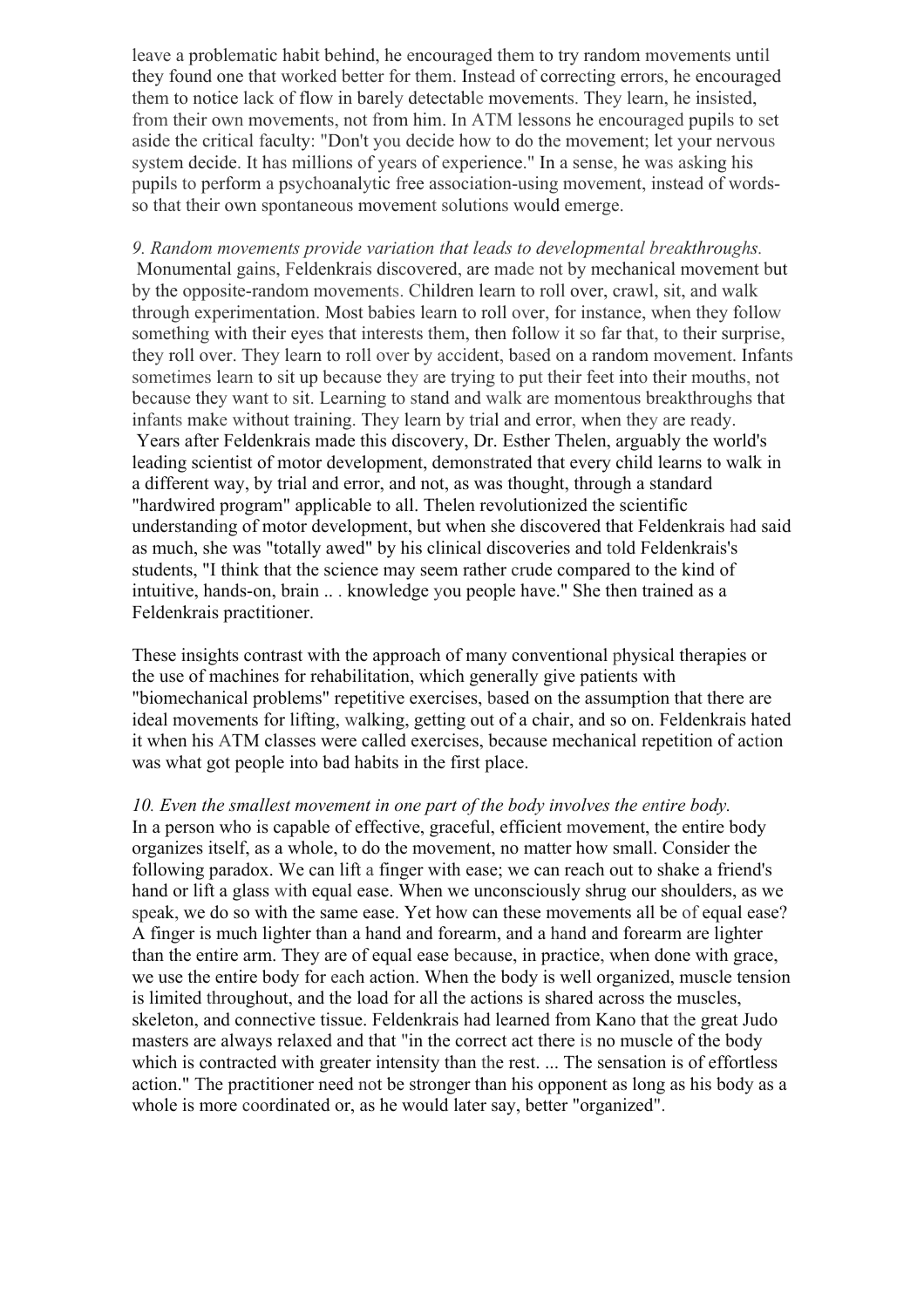#### *11. Many movement problems, and the pain that goes with them, are caused by learned habit, not by abnormal structure.*

Most conventional treatments assume that function is wholly dependent on the "under- lying" bodily structure and its limitations. Feldenkrais discovered that his pupils' difficulties were caused as much by how their brains learned to adapt to their structural abnormalities as by the abnormalities themselves-and sometimes more so, as happened to him with his knee. His original adaptations to his knee initially helped him to get around somewhat, but he learned even better ones by creating a new way to walk-which served him well for the rest of his life, and he never needed surgery. There is always a brain component to a movement difficulty.

Feldenkrais first taught people to use his principles the way Judo was taught, in ATM group classes. Participants typically had various problems-sore necks, headaches, sciatica, herniated discs, frozen shoulders, postsurgical limps. Feldenkrais would get them to lie down on Judo mats. The huge antigravity muscles (the extensors of the back and the thigh muscles) would relax, and all the habit patterns triggered by "fighting" gravity to stand up were eliminated. He got them to scan their bodies attentively, so they became aware of how they felt, and what parts of their bodies made contact with the mat. He often told them to pay attention to how they breathed. Often subjects hold their breath the moment they get into a movement difficulty.

Then he had them explore a minute movement on one side of the body for much of the lesson, sensing subtle differences in how they made each minute movement. It was at this point that Feldenkrais's knowledge of hypnosis and Emile Coue came into play; as he spoke, he gave almost hypnotic suggestions to encourage them to do the movement with least effort. with greatest ease, so that it felt very light. Typically he chose movements that were crucial at some point in early development, such as lifting the head, rolling over, crawling, or finding easy waysto come to a sitting position. "As a teacher I can accelerate your learning," he wrote, "by presenting the experience under the conditions in which the human brain learned in the first place." He might spend fifteen minutes getting his class to roll their heads gently to one side and notice what they felt, how far they could roll them. Next, he would ask them only to imagine rolling their heads, and notice what they felt throughout their bodies. Often their muscles would contract, just at the thought of making the movement.

Then something odd would happen. Toward the end of the lesson, he asked them to close their eyes and scan their bodies again. The side they had worked on was generally closer to the mat and felt longer and larger. Their body images had changed, and they could roll their heads much farther. Tight muscles released. In the short time remaining, they switched to working on the other side and found that many of the gains made on the first side quickly transferred.

Feldenkrais would often ask pupils to spend most of the session focusing on the side of their body that was less distressed, discovering ways to move it with even greater ease. Then, pupils found it as though this awareness of how to move gracefully was spontaneously transferred to their distressed side. Feldenkrais sometimes said that the troubled parts of the body learned not from him, but from the side of the body t hat was moving comfortably.

If during a class a student found she had a restriction when she did a movement, she was only to notice it, not judge it negatively. She should not attempt to "push through" a restriction or "correct" an error. In- stead, she was to explore different kinds of movements, to see which felt best, which seemed most efficient and graceful. "It is not a question of eliminating the error," Feldenkrais would say. "It is a question of learning." Thinking in terms of error and negative judgment puts the per- son's mind and body into a tense state that doesn't help learning. The pupil was to explore, and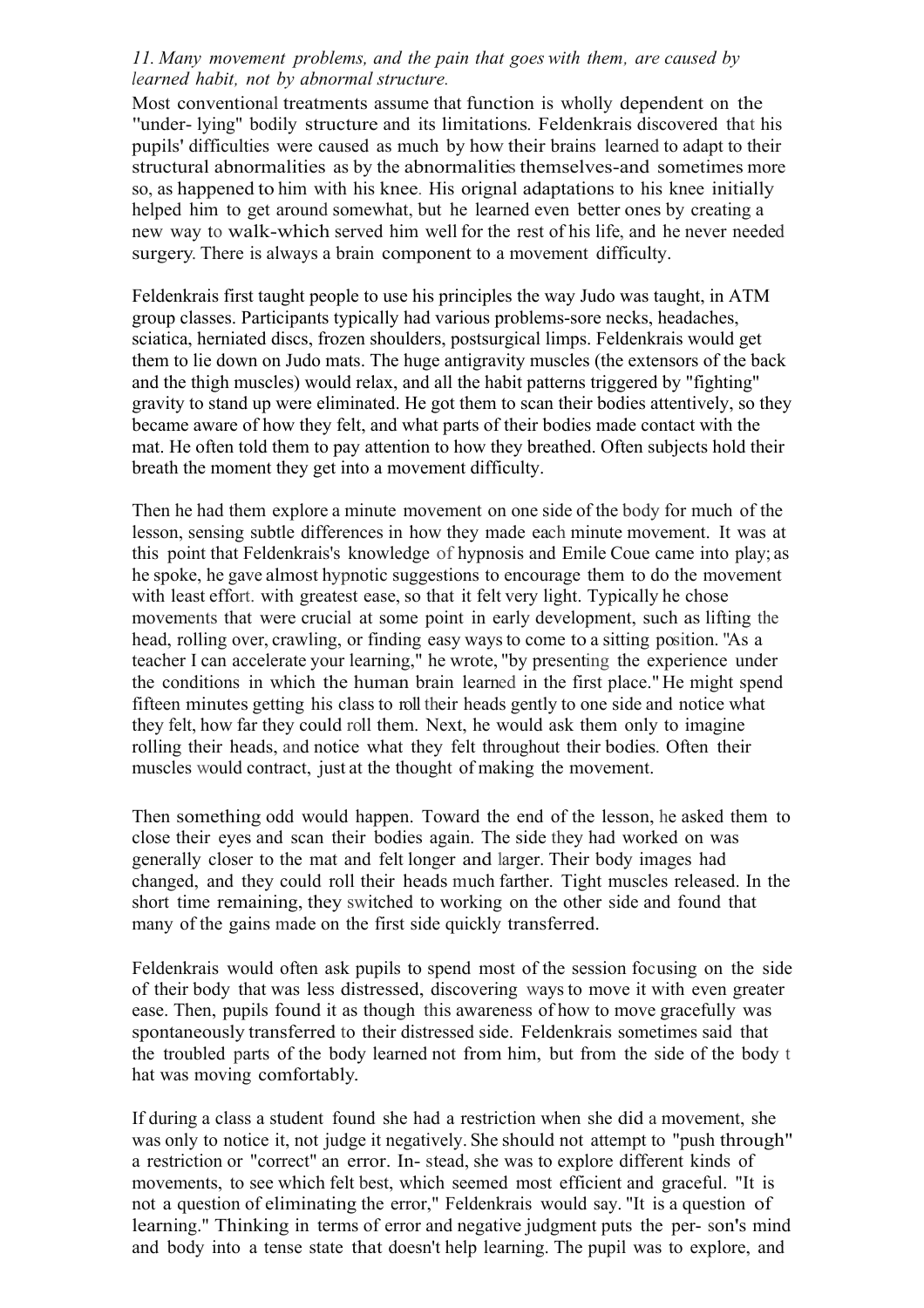learn new ways to move, and in the process develop and reorganize the nervous systems and the brain, not fix them.

These classes were deeply relaxing, and people would get up from them noticing they had much less pain and a far greater range of movement. Soon people came to Feldenkrais for work with him, one on one, for help with their aching necks, knees, and backs, or for their postural and postsurgical movement problems. He began to have great success, using the same principles, one on one, gently moving their bodies on a table instead of telling them to do so.

Functional integration became Feldenkrais's term for a half hour spent, one on one, with a client on the table. The goal was for the pupil to become able to function well, regardless of any underlying structural problem, and for the mind and all the body's parts to find a new integrated way of functioning together. Hence the name "Functional Integration." Since he conceived of this method too as a form of "lessons," he called his clients "pupils." Unlike the ATMs, when he suggested various movements, these sessions were almost completely non-verbal, except at the beginning, when the pupil might tell him his or her problem.

Feldenkrais would begin by positioning the pupil on the table in the posture that created maximum comfort, relaxation, support, and sense of safety to lower bodily tension. Often people habitually "hold" parts of their body tight without being consciously aware of doing so. To reduce strain or muscle tension in the lower back, he would place a small roller under the head, or knees, or elsewhere on the body. Whenever there is the slightest strain in the body, muscle tonus increases, making it harder for a person to detect the subtle movement differentiations essential for improvement, and to learn new movements. When the pupil was comfortable, and his muscle tension was as low as it could be, Feldenkrais believed the brain was most available for learning.

Feldenkrais would sit beside the pupil and begin communicating. by touch, with the pupil's nervous system. He began with small movements, so that the observing mind and brain would begin to make differentiations. This was touching not to impose on but to communicate with the brain. If the person's body moved, he would move with it, responsively, never using more force in his movements than necessary. He did not knead the muscles or press hard, as in massage or in an authoritarian manipulation of the joints. He would rarely work directly on a painful area; that approach only increased muscle tension. Thus he might start working on a part of the body farthest from where the pupil thought the problem was, often on the opposite side. He might begin to gently move a toe, far from a painful upper body part. If he felt a restriction, he would never force it. What he discovered was that the brain would sense this relaxation in the toe, and the person would be- come immersed in that image of relaxed movement, which would soon generalize, so that that entire side of the body relaxed.

Feldenkrais's approach differs from some conventional body therapies in terms of method and goals, insofar as they focus on specific parts of the body and hence are "local" in orientation. For instance, some forms of physiotherapy will use exercise machines, to engage specific body parts to move through stretching and strengthening. These approaches, often extremely valuable, are arguably more inclined to treat the body as though it were made up of individual parts and are there- re more mechanical in orientation. They may prescribe particular protocols for particular problem areas. Feldenkrais claimed, "I have no stereotyped technique to apply ready-made to everyone; this is against e principles of my theory. I search and, if possible, find a major difficulty which can be detected at each session and which may, if worked upon, soften and be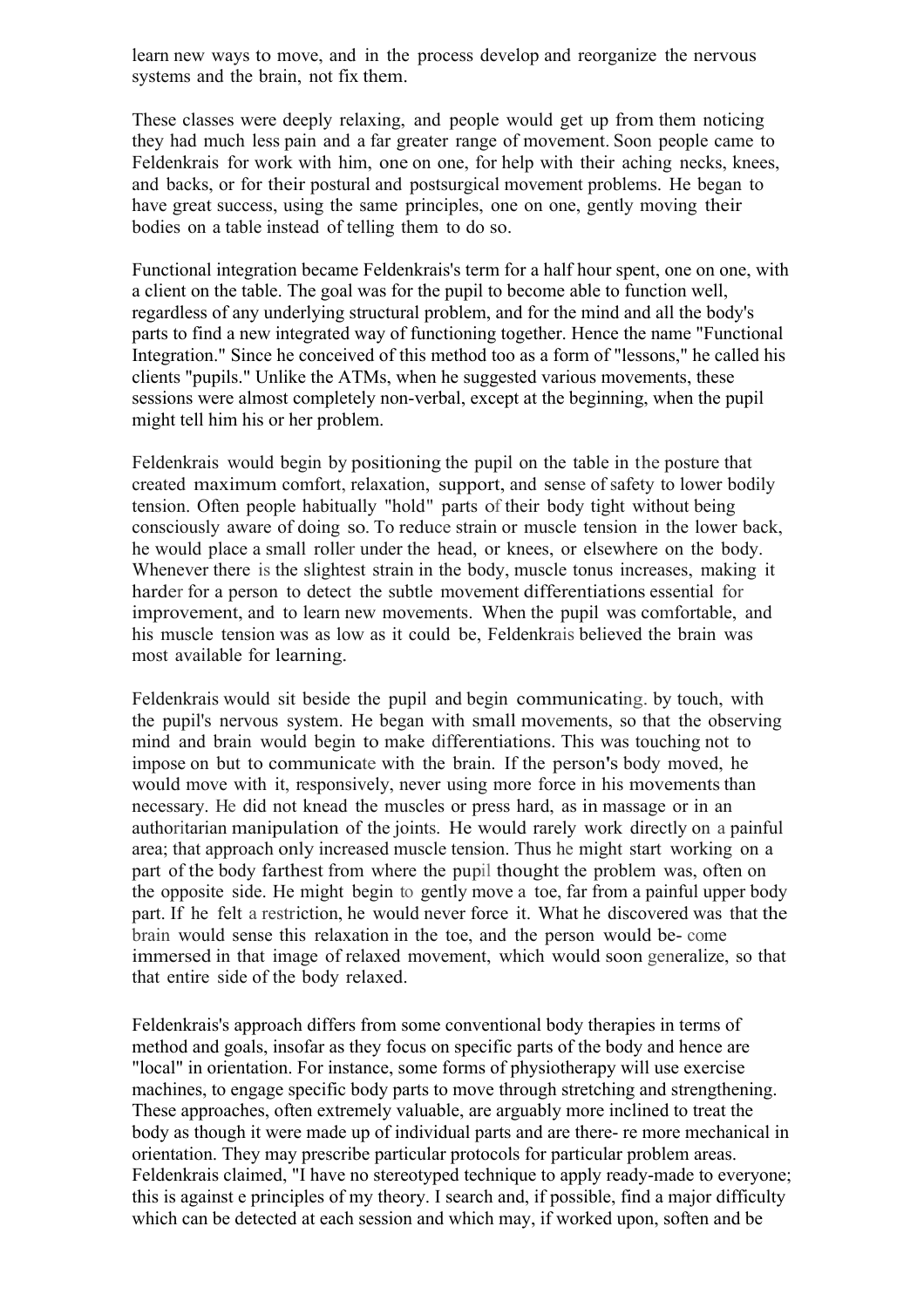partially removed. I . .. go slowly and progressively through every function of the body."

Feldenkrais's reputation grew. A friend of Avraham Baniel's, Aharon Katzir, a scientist who made major contributions to neuroplasticity, took a great interest in Feldenkrais's work. He passed the information on to the Israeli prime minister David Ben-Gurion, and in 1957 Feldenkrais took Ben-Gurion on as his pupil. The seventy-one-year-old Ben-Gurion suffered from sciatica and low-back pain so severe he could barely rise to speak in Parliament. After some lessons, Ben-Gurion was able to leap up onto tanks to give speeches to the troops. Since Feldenkrais's house was near the sea, Ben-Gurion, before turning to matters of state, would go for a morning swim, then see Feldenkrais for his lessons. Once, Feldenkrais had him stand on his head. A photo of the elderly prime minister on his head on a Tel Aviv beach was used in an election and seen all over the world. Soon Feldenkrais was traveling and giving Functional Integration lessons worldwide, including to pupils such as the violinist Yehudi Menuhin and the British film director Peter Brook. As Feldenkrais worked with more pupils, he discovered that his way, as he called it, of "dancing with the brain" could improve many conditions in which serious brain damage had occurred-such as stroke, cerebral palsy, severe nerve damage, multiple sclerosis, some kinds of spinal cord injuries, learning disorders, and even cases where parts of the brain were missing.

## **Detective Work: Figuring Out a Stroke**

Feldenkrais wasfrequently invited to Switzerland. On one visit, he met a woman in her sixties, Nora, who had had a stroke on the left side of her brain. His book about her treatment is his most detailed account of his technique.

In a stroke, a blood clot, or a bleed, cuts off blood supply to the neurons, and they die. In Nora's case, her speech was slow and slurred, her body stiff. She wasn't paralysed, but her muscles were spastic on one side. Spastic muscles are muscles that have too much tonus and are too quick to contract. Spasticity-related to the word spasm is thought to occur when the neurons in the brain that inhibit muscle contraction are damaged. This leaves only the excitatory neurons firing, and so there is too much muscle tension. It's a classic sign of a poorly modulated nervous system.

A year after the stroke, Nora's speech had improved, but she couldn't read a word or write her own name. After two years she still required around-the-clock monitoring, because she'd often go out and be unable to find her way home. She was deeply depressed about her lost mental functions.

Feldenkrais first met her three years into her illness and had no idea of how he would approach her problem. Every stroke with cognitive problems is unique, and figuring out exactly which brain function is damaged often requires the skill of a detective. He understood that reading is not natural-the learning process requires wiring together many different brain functions. He also understood that when a stroke affects a neuronal network that processes a function, it does not mean the entire network is damaged: "When a skill cannot be performed as before, only some of the cells which were essential to the skill performance do not function." It was often possible to recruit other neurons and to teach them to differentiate "to perform the skill, though usually in a different manner." Feldenkrais could give Nora only a few lessons before returning to Israel, so her family decided, because she was making no progress with conventional treatment, that she should go to Israel to work with him.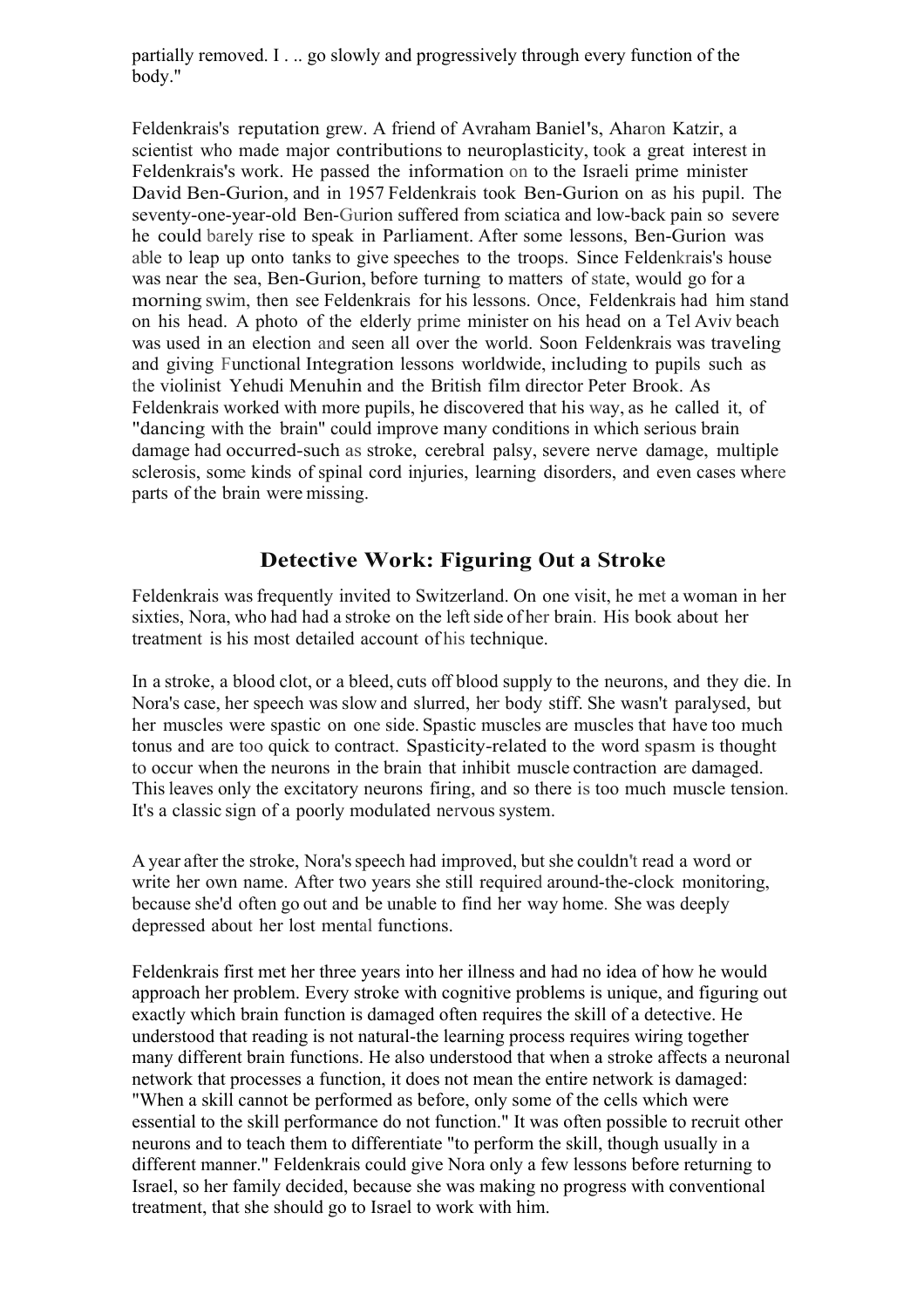In his early work with Nora, Feldenkrais was trying to find out why she couldn't read and write. He also wondered about her body aware- ness and orientation:she kept bumping into things; when she tried to sit on a chair, she often sat on the edge of the seat; when she left his room, which had several doors, she often chose the wrong one. At the end of one half-hour lesson, he put her shoes, which she had taken off for the lesson, in front of her feet, with the toes facing her, without telling her why. She looked very confused, couldn't put them on, couldn't tell her right shoe from the left, and fumbled for five or six minutes. This mistake told him that her brain damage was preventing her from telling left from right, which would also interfere with her ability to read. He would have to deal with the left-right problem first because children must learn to differentiate left from right long before they can learn to read.

But before he could address Nora's orientation problem, he had to quiet her noisy, hyper-excited brain, which he knew was a problem be- cause when he lifted her limbs, he couldn't bend them -- they had excess muscle tension. He corrected the problem by having her lie on her back; he put supportive wooden rollers covered with sponge under the nape of her neck and the backs of her knees. This reduced the muscle tonus of her spastic body. Then as he gently moved her head back and forth, his touch lighter and lighter, her body relaxed, settling her brain and nervous system so that she would be in a state of heightened awareness. With so little stimulus coming into her brain, it would be easy for her to differentiate small sensory differences and learn. Next he simply touched her right ear and said, playfully, "This is the right ear."

As she lay on her back, she saw there was a couch to the right of the table she was on. He touched her shoulder and said, "This is the right shoulder." He went down her right side, touching her this way for several days running. He never used the word left or touched the left side. In a following session, he had her lie on her stomach, and again he touched her right side. But she was confused, because she equated "right" with the way the room looked when she was on her back, with a couch facing her "right" side. Now that she was on her stomach, the "right" side was away from the couch. (We forget that as children we must learn this distinction.) He spent a number ofsessionsteaching her to learn where her right side was when she was in different positions. It was his genius to realize that a concept as seemingly simple as orientation was actually complex.

Then he took her a step further and had her cross her right leg over her left. She did so, but now she thought her left leg was her right leg, because it was now on the same side asthe right. It took them two months of such lessons to experiment with the different right and left positions, until she could understand left and right in all their complexity. All the while her brain was forming a new map of body awareness of left and right. Sometimes she would relapse between lessons, and he'd have to start at the beginning, but slowly the relapses became less frequent.

Only now was he ready to introduce text. Nora said she couldn't "see" the words. He sent her to an ophthalmologist, who said her eyes were fine, confirming that the reading problem was in her brain, not in her eyes. Feldenkrais gave her a book with very large print. She trembled. He handed her a pair of glasses, but she fumbled. She did not know how to orient them to put them on her face. "I was annoyed with my- self," he wrote, "for not having realized that even the transfer from body awareness to external objects needs training"; a baby, grabbing its parent's glasses and trying to put them on, has the same trouble. So he trained her to orient the glasses properly to her head so the left lens was over her left eye and the right lens was over the right eye.

Because she said she could not see, Feldenkrais, instead of asking her to read (which might stress her), simply told her to look at the pages, close her eyes, and say whatever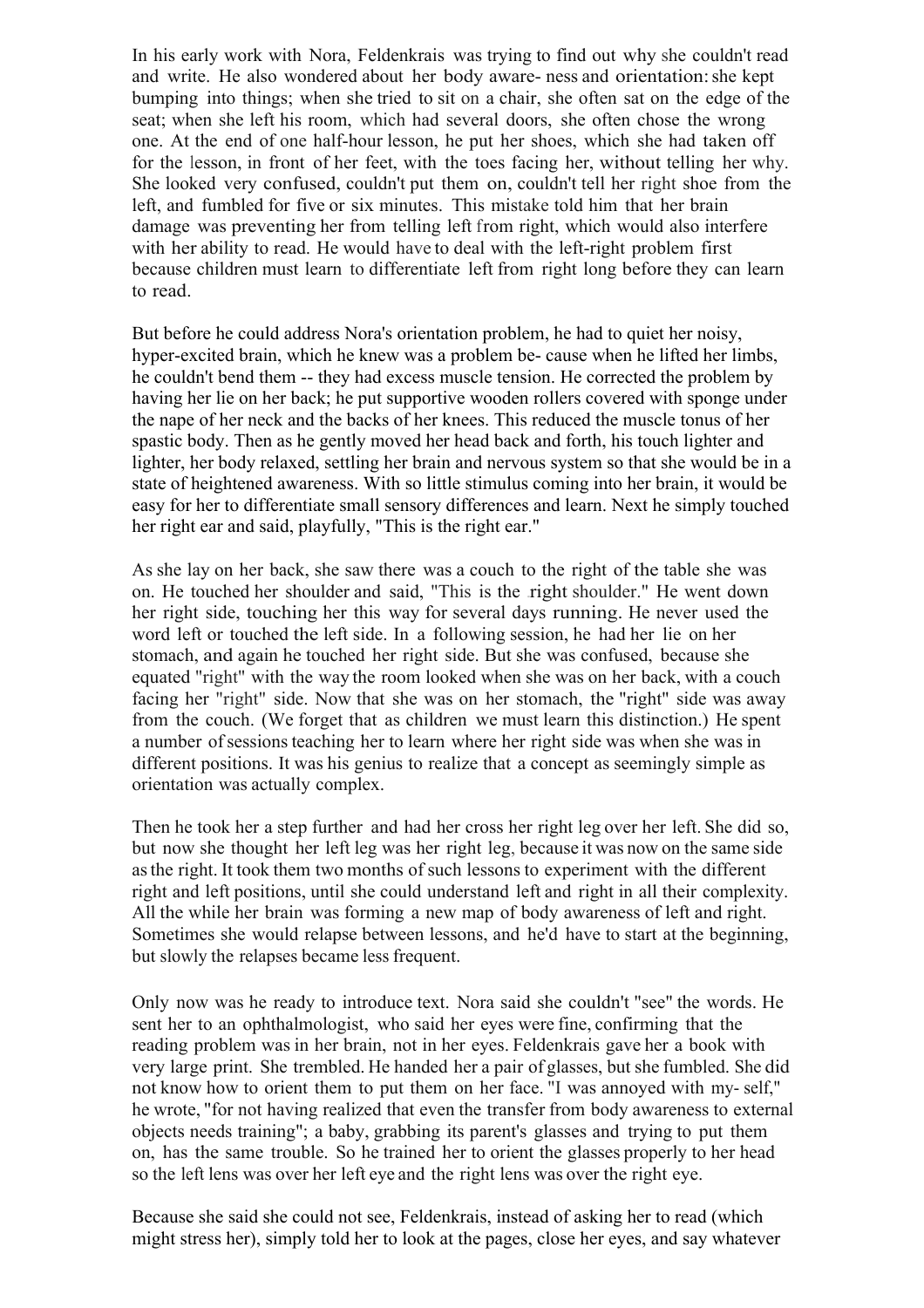words came to mind, in Freudian free association. After she finished looking, he searched the pages he had shown her and found that all the words she had said were on the left hand side of the page, near the bottom, usually the last three words in the line. He said, "I was exhilarated. She did read words but did not know where she read them."

Nora had told Feldenkrais, "I cannot see", not "I cannot read". He was beginning to understand what she meant. He took a straw and put e end between her lips and the other end between her fingertips, positioned over a word in a book. He wanted to make a direct link between e mouth, which speaks, and the eyes, which see. She could see the word at the end of the straw but couldn't yet read it. But after about twenty practice trials, she spontaneously started to say the word at the end of the straw, much the way children, when they learn to read, often point out each word with their fingers. Nora was reading. Feldenkrais often sat beside Nora to her left. He put his right hand under her left arm, on her wrist, to help her hold the book. With his other hand, he helped her hold the straw between her lips. In this way, he could feel the slightest change in her body, the slightest halt in her breathing, the second it occurred. When it did, he knew that it was time for him· to stop moving the straw, until her nervous system could reorganize. "It was a kind of symbiosis of the two bodies; I felt any change in her mood, and she felt my determined, peaceful, noncoercive power. I did not rush her, but would read the words out loud the instant I felt her stiffen with anxiety and lose grip. Gradually I had to read less often."

One of Feldenkrais's most important ways of helping a damaged brain learn was to use his own body to sense, match, and identify with the nervous system of his pupil. Touch was always important to him be- cause he believed that when his nervous system connected with the other person's, they formed one system, "a new ensemble ... a new entity.... Both the touched and the toucher feel what they sense through the connecting hands, even if they do not understand and do not know what is being done. The touched person becomes aware of what the touching person feels and, without understanding, alters his configuration to conform to what he senses is wanted from him. When touching I seek nothing from the person I touch; I only feel what the touched person needs ... whether he knows it or not, and what <sup>I</sup> can do at that moment to make the person feel better."

The idea of two nervous systems in symbiosis he describes as resembling a dance, where one partner learns by following the other, without any formal instruction. Such "dancing," like any kind of dancing, is about communication between two people. When Feldenkrais touched a pupil, he was often communicating nonverbal hints of what her body might be able to do when he moved it, allowing her to sense new variations of movement that her restricted limbs might be capable of. This is especially important with older pupils, who, as they age, have repeated the same movement habits over and over, which neuroplastically rein- forces these patterns; by neglecting other patterns, they lose the circuitry for them, in the use-it-or-lose-it brain. Feldenkrais was able to remind pupils of movements they once had but had lost.

After three months, he taught Nora to hold a pen and write using other ingenious techniques. She continued to improve, and the lessons ended, and she returned to Switzerland.

One year later, on a visit to Switzerland, Feldenkrais spotted Nora walking near the railway station in Zurich. She looked confident. When they spoke, he was delighted to find that the teacher-pupil relationship was over, replaced by the ordinary ease of two friends bumping into each other.

When Feldenkrais agreed to work with Nora, he was overwhelmed by the fact that she had lost brain structure, because he knew her brain was plastic; he couldn't know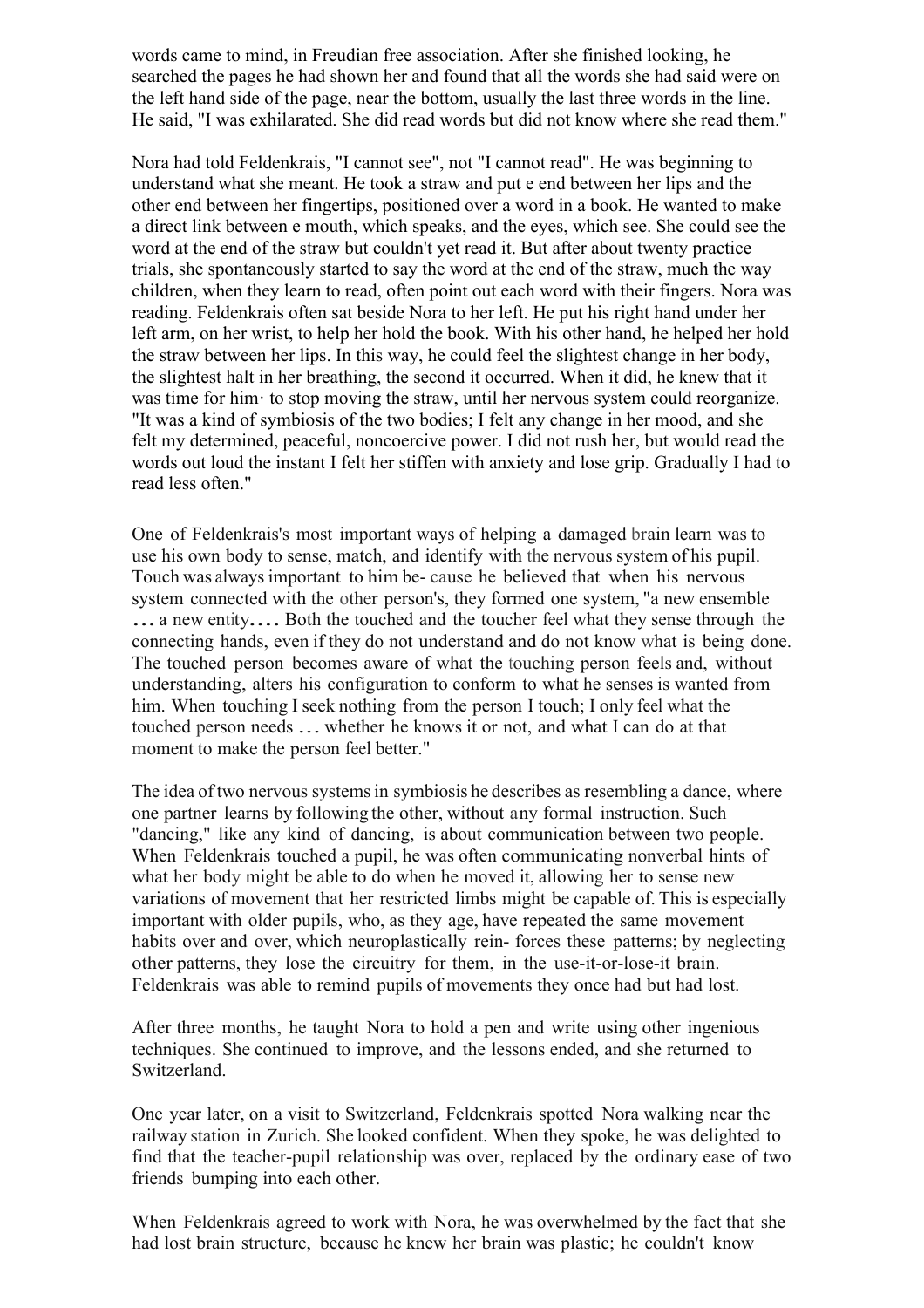what her limits might be before trying patiently to teach her to re-create her orientation, then to read and write, as one might teach a child. The key to her progress was his recognizing which brain function was missing, then teaching her to make sensory differentiations. As her mind - her awareness - noticed these differences, they were wired into her brain maps, and she became ready to make even finer differentiations.

There is great beauty in the image of these two elderly people, Feldenkrais, about seventy, sitting by Nora's side, the one teaching the other how to read, their nervous systems so intertwined and attuned, he learning, as he would write, as much as she. But Feldenkrais was very careful about the words he used to describe what he did with Nora. It was not, he said, a "recovery." "Recovery is not the right word," he wrote, "since the part of the motor cortex where writing is organized and directed was not in a state to perform as before. The better word is 'recreating' a writing ability." Because the brain map circuits originally involved in reading and writing were damaged by her stroke, those functions had to be taken over by other neurons. He didn't call what he did with Nora a "cure," even though many would have. He preferred the term improvement. "'Improvement,"' he wrote, "is a gradual bettering which has no limit. 'Cure' is a return to the previously enjoyed state of activity which need not have been excellent or even good." Such improvements would be dramatic in children born with brain damage who had never had "good functioning" in the first place.

## **Helping Children**

As Feldenkrais had more experience with stroke patients, he started to see children with cerebral palsy, many of whom had had a stroke in utero or suffered a lack of oxygen to the brain during birth. Often they were unable to control their tongues and lips in order to speak. Like adults who have had strokes, children with cerebral palsy often develop rigid or "spastic" limbs, with so much muscle tension that they become too rigid to move normally or at all.

In children, rigidity creates a serious problem. At birth, we do not have finely developed, differentiated brain maps that allow us to sense and make fine individual movements. A healthy newborn will put his fist in his mouth to suck, and the entire, undifferentiated brain map for the hand firesto processthe sensation and the move. As time passes, he will differentiate out a few fingers from that hand and suck them, and then perhaps the thumb alone. As he plays with his hands, his brain map for the hand is differentiating, forming separate areas for each finger to sense and move. But a child with cerebral palsy, with a spastic limb or body, can't make fine, separate movements; his limbs are too rigid. Often his hand forms a tight fist, so he can't even begin brain map development and differentiation into separate areas for each movement.

Another symptom often seen in a child with cerebral palsy is thathe can't get his heels onto the ground when standing, or is held in a standing position by an adult, because muscle contractions in his calves pull his heels up. Consequently, his Achillest endons are alwaystense. Other such children are knock-kneed: the muscles inside the thighs, the adductors, are so tight that they pull their knees together. Both conditions can be very painful.

Mainstream medical treatment prescribes surgery for such cases. The surgeon cuts and lengthens the Achillestendon. Or sometimes Botox injections are used to paralyse the muscle and release the tension. But the muscle contractions continue, so operations or injections have to be repeated. For knock-kneed children, the adductor is cut to relieve the pressure. But neither of these well-meaning but drastic approaches ad- dresses the underlying problem, because it is the brain that is firing the signal to contract the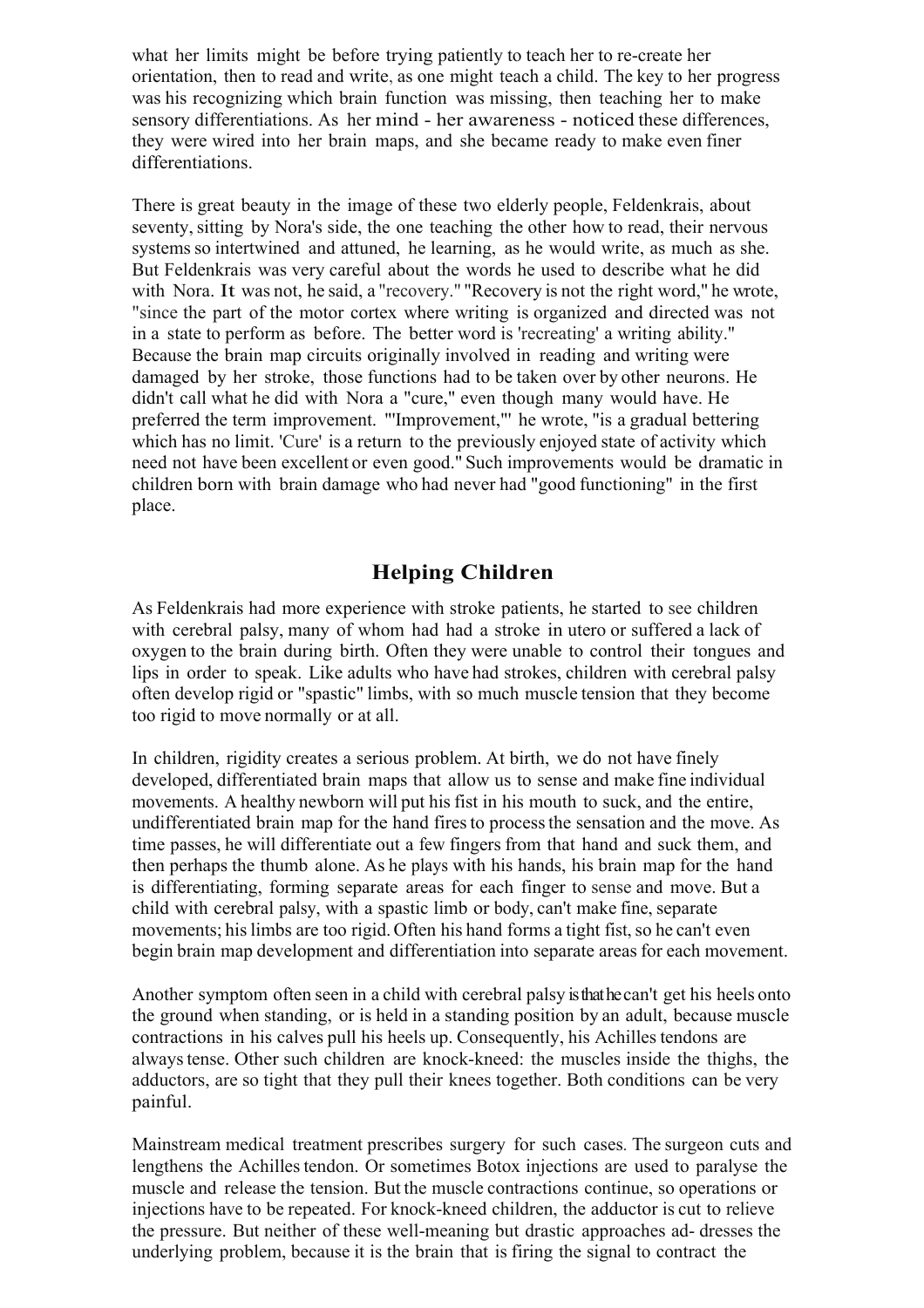muscles. And the procedures leave the child with abnormal body mechanics; for life. Other medical approaches involve various stretching exercises, reasoning that the muscles and connective tissue get shortened and lock into place-which is true. Yet these stretches are often painful and also don't address the fact that it is the brain "telling" the muscles to tighten.

Feldenkrais saw spasticity as caused not only by the initial dam- age to the brain but also by the brain's problem in regulating sensation and motor activity, because it wasn't getting differentiated input. Thus the brain didn't "know" when to turn off the firing of the motor cortex.

Once when Feldenkrais was teaching a workshop in Toronto, he saw a little boy with cerebral palsy. Ephram couldn't walk normally, needed a wheeled walker, and was very spastic and stiff. Because his heels didn't touch the floor, he walked on his toes. But his most urgent problem was that his knees were locked together, inseparable. A surgeon had scheduled an operation to cut his adductors to pry his knees apart.

Feldenkrais started to work on the toe walking. With Ephram lying down, Feldenkrais made tiny movements on the boy's feet, then his legs, to help him differentiate the brain maps for these limbs. In a very short time, the boy began to relax and breathe more easily. Feldenkrais was sending messages to Ephram's brain, using the sensory neurons of his feet and legs. This input allowed his brain to distinguish his toes and their muscles, the calf and thigh muscles, and all the movements they could make. Only when the brain could make these distinctions could it begin to properly regulate the firing of his motor system neurons and his muscle tonus.

In a Functional Integration lesson, if Feldenkrais felt the person had a muscle that was "holding" and too tight, he would often do for the person what the disturbed nervous system was overdoing. One of his astute practitioners, Carl Ginsburg, described how often Feldenkrais, rather than trying to get a pupil to stop "holding" himself tight, would do the holding for him. "Feldenkrais's understanding of habit led him not to oppose this activity but to support it by taking over the activity directly. Feldenkrais found that once they got that support most pupils just let go of the habitual action."3

Feldenkrais was able to get Ephram to cross one knee over the other, putting them even closer together than they had been. By putting the close knees even closer, Feldenkrais was doing what the boy's disturbed nervous system was "overdoing"; teaching his nervous system that it didn't need to work so hard. In a few minutes, Ephram's spastic thigh muscles released without Feldenkrais's using force. Now that the knees were a bit separated, he put his fist between.them and asked the boy to squeeze the fist with the muscles on the insides of his thighs. Then Ephram completely relaxed his muscles, and his knees completely opened. "See how much easier it is to have your knees open?" Feldenkrais said. "To close them requires work." Feldenkrais had used Ephram's body to program the brain. A 2006 study of thirty-three subjects showed that Awareness Through Movement classes can also lengthen muscles, as much as stretching can, an approach athletes might want to think about.<sup>4</sup>

### **A Girl Missing Part of Her Brain**

Feldenkrais's approach can radically change the life even of people who were born missing huge parts of the brain, by facilitating differentiation in the remaining brain areas. Elizabeth, whom I interviewed, was born missing a third of her cerebellum, a part of the brain that helps to coordinate and control the timing of movement, thought, balance, and attention. Without the cerebellum, a person has difficulty controlling all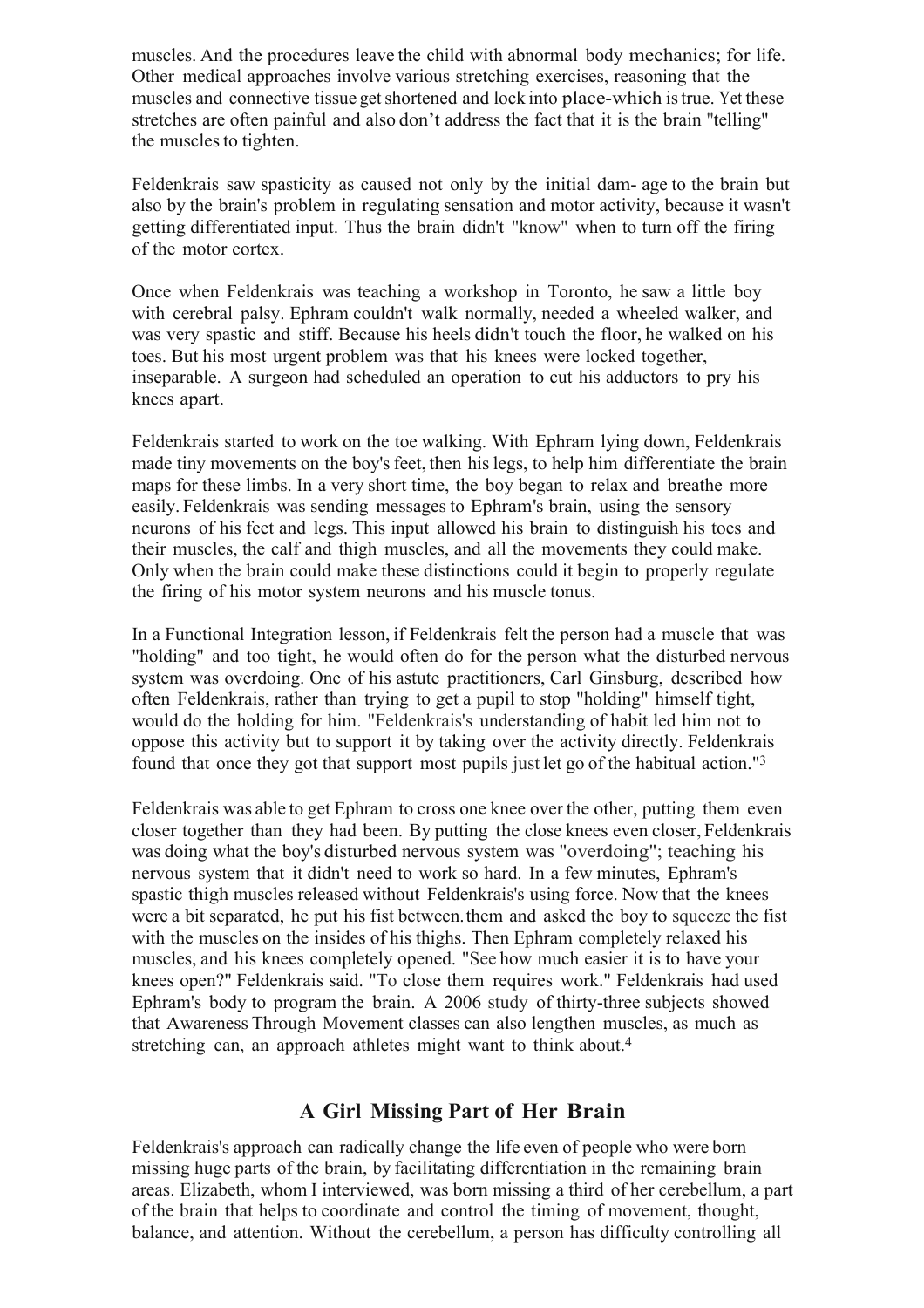these mental functions. The cerebellum, which means "little brain" in Latin, is about the size of a peach and is tucked under the cerebral hemi- spheres, toward the back of the brain. Although it occupies only about 10 percent of the brain's volume, it contains almost 80 percent of the brain's neurons. The technical name for Elizabeth's condition is cerebellar hypoplasia, and there was no treatment known to change the course of the illness.

When she was in the womb, her mother felt there might be a problem, because Elizabeth hardly moved. When Elizabeth was born, she didn't move her eyes. They flickered and were not properly aligned, gazing in different directions. At one month, they rarely tracked objects. Her parents were terrified she might not see normally. As she developed, it was clear she had a problem with her muscle tonus. At times she was very floppy, meaning she had too little or no muscle tension, but at other times she had too much tension and was "spastic," making no exploratory, voluntary movements. She received conventional physiotherapy and occupational therapy, but the treatments were painful for her.

When Elizabeth was four months old, the chief paediatric neurologist at a major urban medical centre tested the electrical activity of her brain. He told her parents that "her brain had not developed since birth, and there was no reason to believe that her brain would develop." Most such children show persistent deficits, and it was believed the cerebellum shows limited plasticity. The doctor also told her parents that her condition was much like cerebral palsy, and he predicted that she would never be able to sit up, would be incontinent, and would have to be institutionalized. Her mother later recalled, "I remember he said, 'The best we could hope for would be profound retardation."' Elizabeth's physicians were accurately describing their experience with such children who had conventional treatment; the only kind they knew about.

Still, her parents sought help. One day, a friend, an orthopaedic surgeon, who knew of Feldenkrais's work, said, "This guy can do things that no one else can." When they heard that Feldenkrais was coming from Israel to a town near them to train practitioners - one of his major activitiesin the 1970s - they got an appointment.

When Feldenkrais met Elizabeth for the first time, she wasthirteen months old and unable to creep or crawl. (Creeping, which usually pre- cedes crawling, means scooting along on the stomach.) She could make only a single, voluntary movement: rolling over on one side. At her first Functional Integration lesson, she couldn't stop crying. She had had many sessions with therapists, who had tried to get her to do things she was not ready to do developmentally. For instance, many therapists had tried to sit her up, over and over, and had failed. If the children's bodies are spastic, these movements hurt them; hence the crying.

According to Feldenkrais, these attempts to leapfrog through development are a huge error because no one ever learned to walk by walking. Other skills have to be in place for a child to walk; skills adults don't think about or remember learning, such as the ability to arch the back and lift the head. Only when all these pieces are in place will a child learn to walk, spontaneously. Feldenkrais saw that Elizabeth couldn't lie comfortably on her belly, and when she was on her belly, she couldn't lift her head at all.

He noticed her entire left side was in complete spasm, making her limbs rigid. Her neck was very tight, causing her pain. The fact that Elizabeth's entire left side was spastic indicated that her brain map for that side was undifferentiated, instead of having hundreds of areas for processing different types of movements.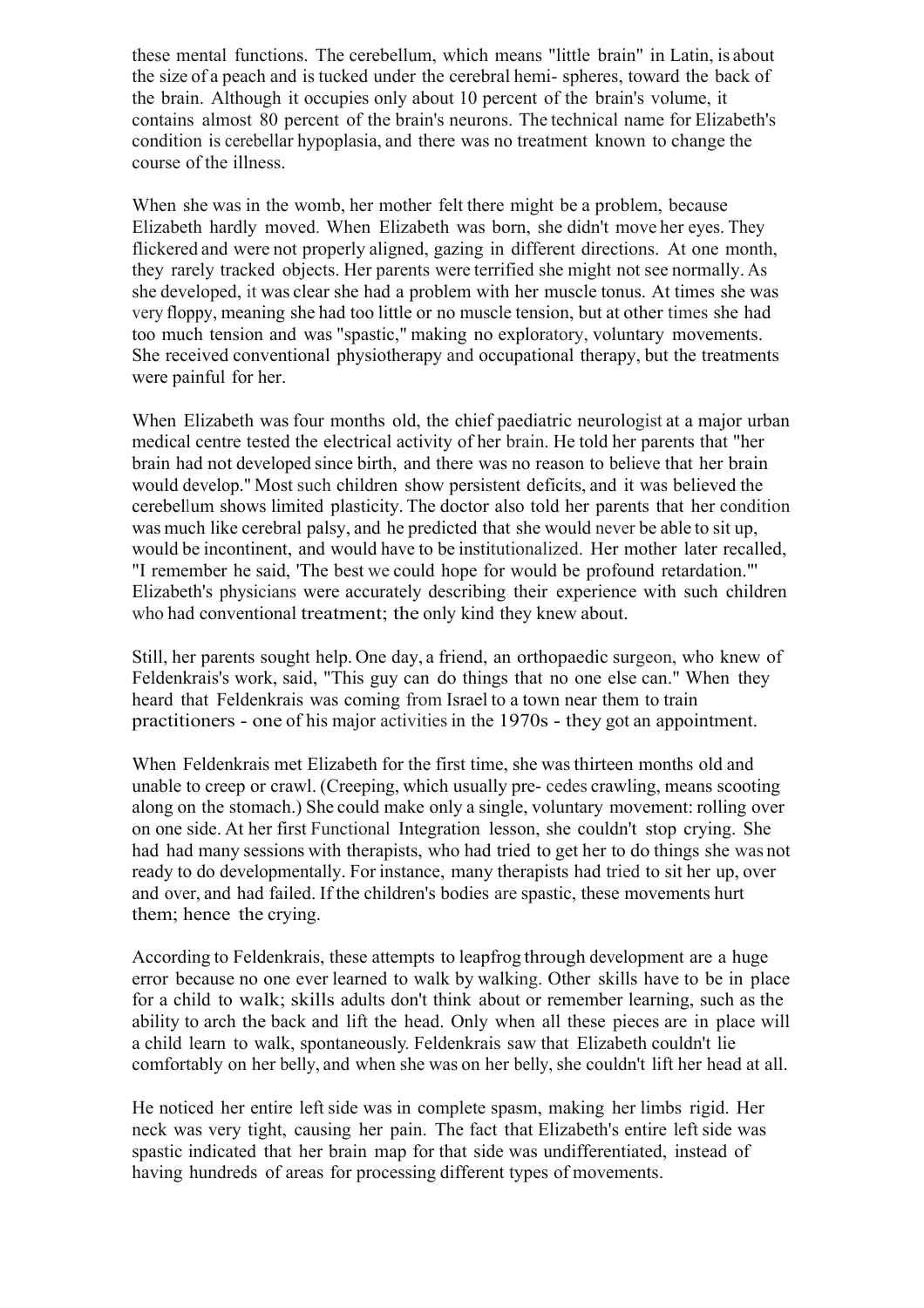Feldenkrais touched her, ever so gently, on her Achillestendon, and she was so tormented he knew he first had to do something to resolve that pain: he would have to settle her brain because otherwise it would not be available for learning.

"After Moshe examined her," her father remembers, "he said to me,

'She has a problem and I can help her.' He was not bashful. My wife asked him to explain, and he proceeded to take our daughter's foot at the ankle and bend it back, and he took my finger, and he said, 'Touch this,' so that I could feel the knot of muscle, and he said, 'She can't creep, because it hurts her to bend her leg. If we soften that up, you will see she can bend her leg. And as we do this (soften her muscles) her whole demeanour will change.' And it happened as he explained-a day or two after that, she was creeping." Soon she was crawling.

The next time Feldenkrais saw Elizabeth one of his young pupils, Anat Baniel, a clinical psychologist and the daughter of his close friend Avraham, happened to be there. Feldenkrais asked Baniel if she'd mind holding Elizabeth throughout the lesson. He gently touched her, to be- gin teaching her to differentiate very simple movements. Elizabeth be- came intrigued, attentive, happy.

Feldenkrais gently held her head and pulled it up and forward, very slowly and gently, to lengthen her spine. Usually, he had found this movement caused a natural arching of the back and led the pelvis to roll forward -- a reaction that happens normally when a person is standing. Often, when working with children with cerebral palsy and others who couldn't walk, he would use this technique to engage the pelvis, so it would reflexively roll. But when he tried it on Elizabeth, Baniel felt no movement. Her pelvis was inert in Baniel's lap. So Baniel decided that when Feldenkrais pulled, she would gently roll Elizabeth's pelvis.

Suddenly there was movement throughout Elizabeth's spastic, locked, inert spine and body. They gently moved her spine again and again. Next, they tried subtle variations of the movement.

At the end of the session, Baniel gave Elizabeth back to her father. Usually in his arms Elizabeth would plop down on him, not able to control her head. But this time she arched her back, threw her head back, then brought herself forward, again and again, facing her father. The subtle movements of the neck and spine that Feldenkrais and Baniel had done had awakened the idea of this movement and wired it into her brain. Now Elizabeth was moving the large muscles of her spine and back voluntarily, delighted with movement.

Yet there was still much to worry about: Elizabeth was profoundly disabled and carried a horrendous diagnosis. Feldenkrais could see that Elizabeth's parents were clearly concerned about her future. He usually didn't say a great deal on these occasions. But he judged a brain not by where a child wasin her development but by whether, given stimulation appropriate to that stage of development, the child could learn. "She's a clever girl," he said. "She will dance at her wedding."

Feldenkrais returned to Israel. Over the next few years, her parents heroically and tirelessly did, and put up with, whatever it took to get Elizabeth to see him. They brought her to see him in hotel rooms when- ever he came to the United States or Canada, and went to Israel three times, for two to four weeks of daily visits to Feldenkrais's office. In be- tween these intensive visits, Elizabeth consolidated her gains with everyday activities.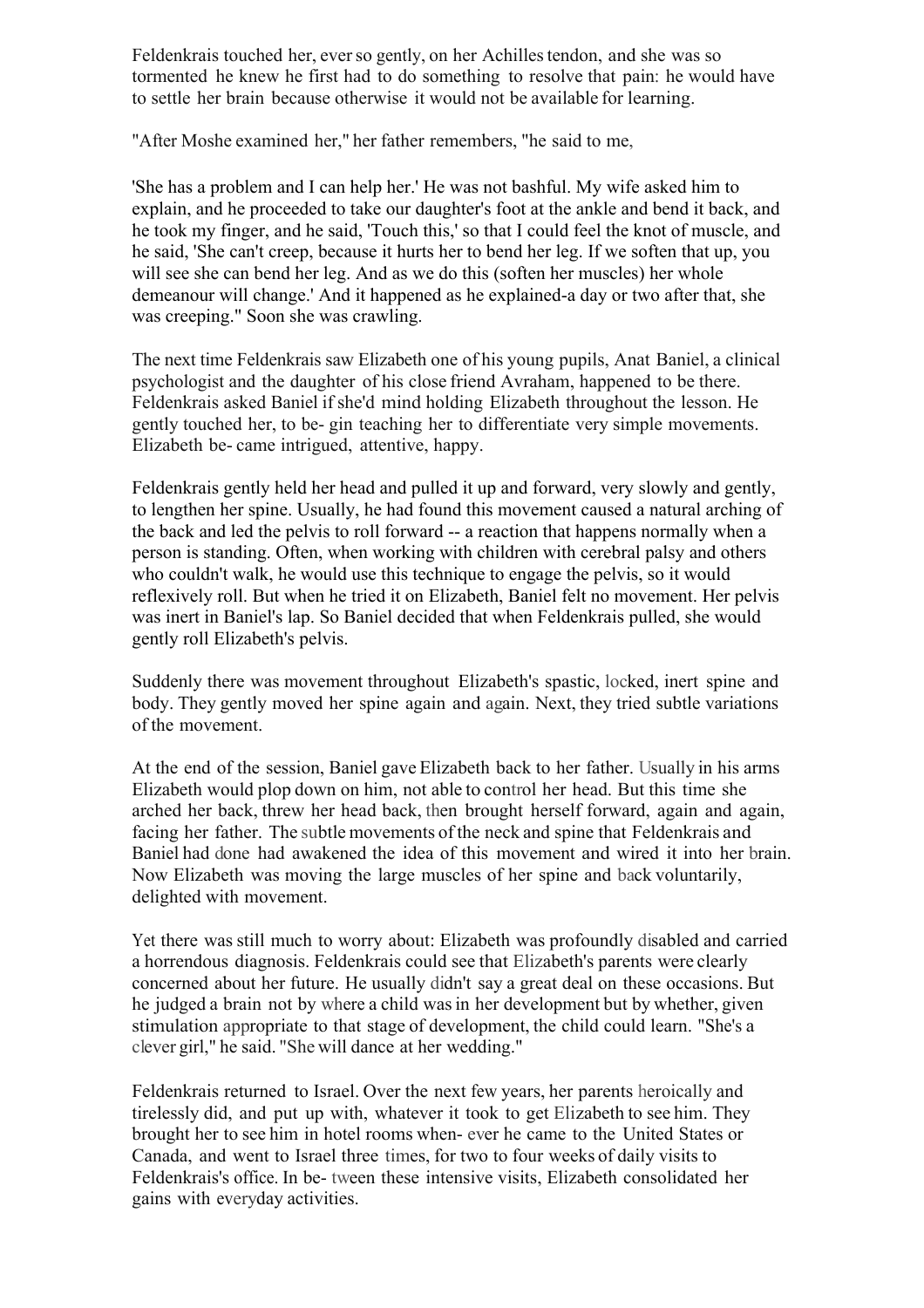When Feldenkrais was seventy-seven years old, he fell ill while traveling in a small town in Switzerland. He lost consciousness, and physicians discovered that he was bleeding inside his skull. A slow leak of blood had built up in the dura (the layer of connective tissue that surrounds the brain) and in the brain itself, putting pressure on it, endangering it. Unfortunately the only neurosurgeon in the town was traveling that weekend, so surgery to relieve the pressure caused by his "subdural bleed" was delayed.

Feldenkrais's colleagues concluded that his many injuries from all the throws, falls, and concussions in Judo had made him vulnerable to the subdural bleed.He recovered in France, but perhaps because surgery was delayed, he suffered some brain damage. But soon he was once again giving Functional Integration lessons. And sensing that his time waslimited, he continued to teach as much as he could, hoping to transmit his latest findings.

Back in Israel, he had a stroke, which affected his speech. His students gave their master daily Functional Integration lessons. Now in his late seventies and ill, he directed more and more of the children who came to him to Baniel. Baniel gradually took over Elizabeth's care, flying in for three-week periods, giving her daily lessons. Elizabeth saw her on and off for years, and her progress quickened.

Today Elizabeth is in her thirties and has two graduate degrees. She's petite, at five feet tall, and has a sweet voice. She walks, moving so easily that an observer would never know she had once been destined to end up immobile, in an institution, severely mentally retarded, at best. "Moshe," she tells me, "said to my dad, 'When she is eighteen, nobody is going to know that anything happened.' And he was dead on.'' She remembers "tidbits" of those visits to Israel, "and I sort of remember Moshe, the white hair, the blue shirt, and how smoky it was in there"-- Feldenkrais smoked during lessons -- "him whispering things into my ear, calming me down.''

Her two graduate degrees are from major universities: she earned a master's in Near Eastern Judaic studies; then wanting something practical, she did a master's in social work and got her license. She still has some residual symptoms of the cerebellar hypoplasia. She has a mild learning disorder with numbers, and so math and science are difficult. But other than that, she enjoys learning and being intellectual, and she became a voracious reader -- all of Shakespeare, most of Tolstoy, and many other classics. Today she runs a small business and is happily married.

And yes, she danced at her wedding.

## **Creating Speech**

Over five years I followed a dozen of Baniel's "pupils," children with special needs, all with serious brain problems, and I witnessed much extraordinary progress at her , centre in San Rafael, California. Baniel has accumulated vast experience with challenging cases of brain and nervous system damage in children -- children with strokes, Down syndrome, autism and speech delay, movement problems called apraxia's, cerebral palsy, and nerve injuries.

I watched Baniel work with another girl born missing a portion of her cerebellum, who couldn't speak. When her mother was seventeen weeks pregnant, an ultrasound showed that an entire section of the fetus's cerebellum, called the vermis, was missing, and the remainder had abnormal, disorganized shape. The consulting neurologist said that if she lived, she would likely be autistic and unable to walk. I'll call her "Hope." When Hope came to see Baniel, she was two years and four months old. She couldn't move, sit, or hold her head or body up; her eyes were crossed, and she couldn't track moving objects. She wasn't socially engaged and didn't vocalize. Traditional physical therapy was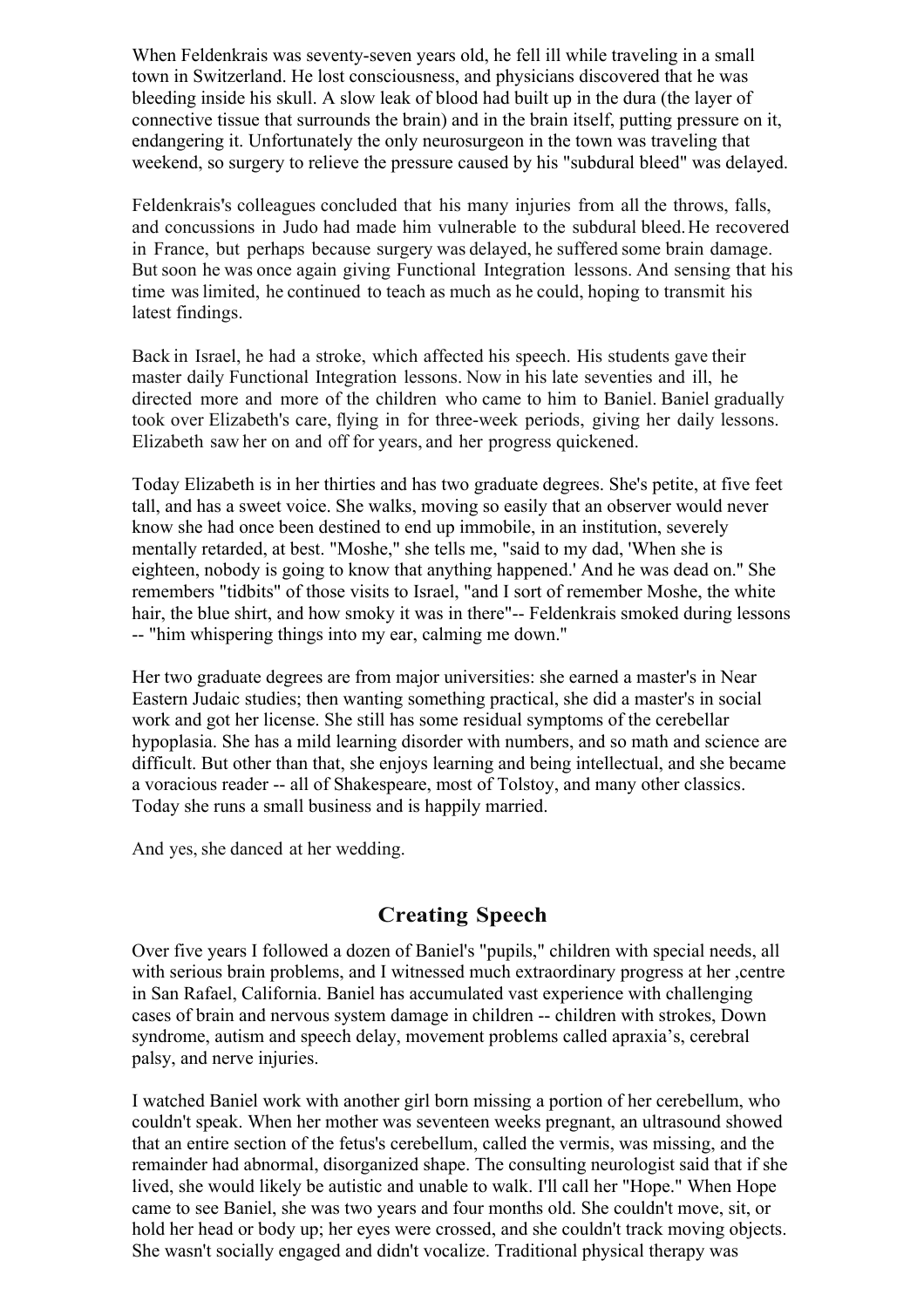painful for her and didn't help. "The first time she came to Anat," says her father, "she learned to crawl within ten days." Baniel got her speaking by doing gentle movements that might seem to have nothing to do with speech -- touching her feet and lower back, wiggling her knees, moving her pelvis and spine and ribs. Speaking can occur only if the brain can control the breath (which it does by coordinating the movement of the diaphragm, ribs, spine, and abdominal muscles) as well as the mouth, lips, and tongue. Baniel babbled playfully so Hope would realize that there was no "expectation" for her to speak words. (This was the opposite of speech therapy, which had given her exercises and drills to repeat properly formulated, comprehensible words, and which had made her anxious, because she was not developmentally ready for that. Baniel calls it "practicing failure," because "children learn their experience; they don't necessarily learn what we intend them to.") Instead, using play, she turned on Hope's "learning switch" and helped her realize that any sound she made, however imperfect, could produce communication. Throughout the session, Hope was all giggles, occasionally saying "No!" After four sessions, Hope was babbling constantly and squealing with laughter. Today she is seven and a half and speaks in short sentences.

Hope had had no vision in her left visual field. Baniel also helped her to begin tracking objects and to see on the left side by working on the body as a whole. Interestingly, this work on eye tracking also affected the prescription of Hope's glasses. It went from plus eight to minus one. Eventually she became able to function without glasses.<sup>5</sup>

Another child I saw on multiple occasions I'll call "Sydney." Immediately after his birth, he had to spend time in the neonatal intensive care unit, where he was infected with bacterial meningitis. ACT scan showed he had a stroke, caused by the infection. In addition to destroying brain tissue, meningitis can lead to severe swelling and blockages in the flow of the cerebrospinal fluid that bathes the brain. As the fluid builds up, pressure mounts and the entire head enlarges, sometimes to almost twice the size, a condition called hydrocephalus. To save Sydney's life, a neurosurgeon put in a shunt to relieve the pressure, but the shunt failed, and he needed a second surgery.

When Sydney was first brought to Baniel's centre at five months, he was completely spastic. He couldn't roll over. As with many people with strokes, his fists were tightly contracted, and his arm was bent up against his chest, immovable. "It was so tight and powerful that if you tried to move it quickly," says Baniel, "you'd break his arm." His parents were told he'd never walk. He couldn't turn his head to one side, a condition called torticollis. But at the end of his first session, he opened both hands. He made progress with each visit, eventually learning to roll over and back. Baniel told his parents, "The same brain that learned to roll over, and sit up, is going to talk."

With his lessons, Sydney started walking at twenty-seven months. Realizing he could learn, even though his speech was still delayed, his parents took the unusual step of exposing him to three languages. (Along with English, his mother spoke to him in Italian, then sent him to Italian immersion; a Spanish caretaker spoke Spanish.) In the first couple of years, at their most frequent, Sydney's sessions at Anat's centre were four to five times a week, thirty minutes each. Baniel has found that concentrating Functional Integration lessons together often achieves more results than spacing them out.

When Sydney was five years old, he was getting only a few lessons a year. He was still a bit less active than most children his age, and his running was rigid. Today at nine he is very engaged. The boy who wasn't supposed to be able to walk or speak now runs around and is fluent in three languages; reading and writing English, Spanish, and Italian!<sup>6</sup>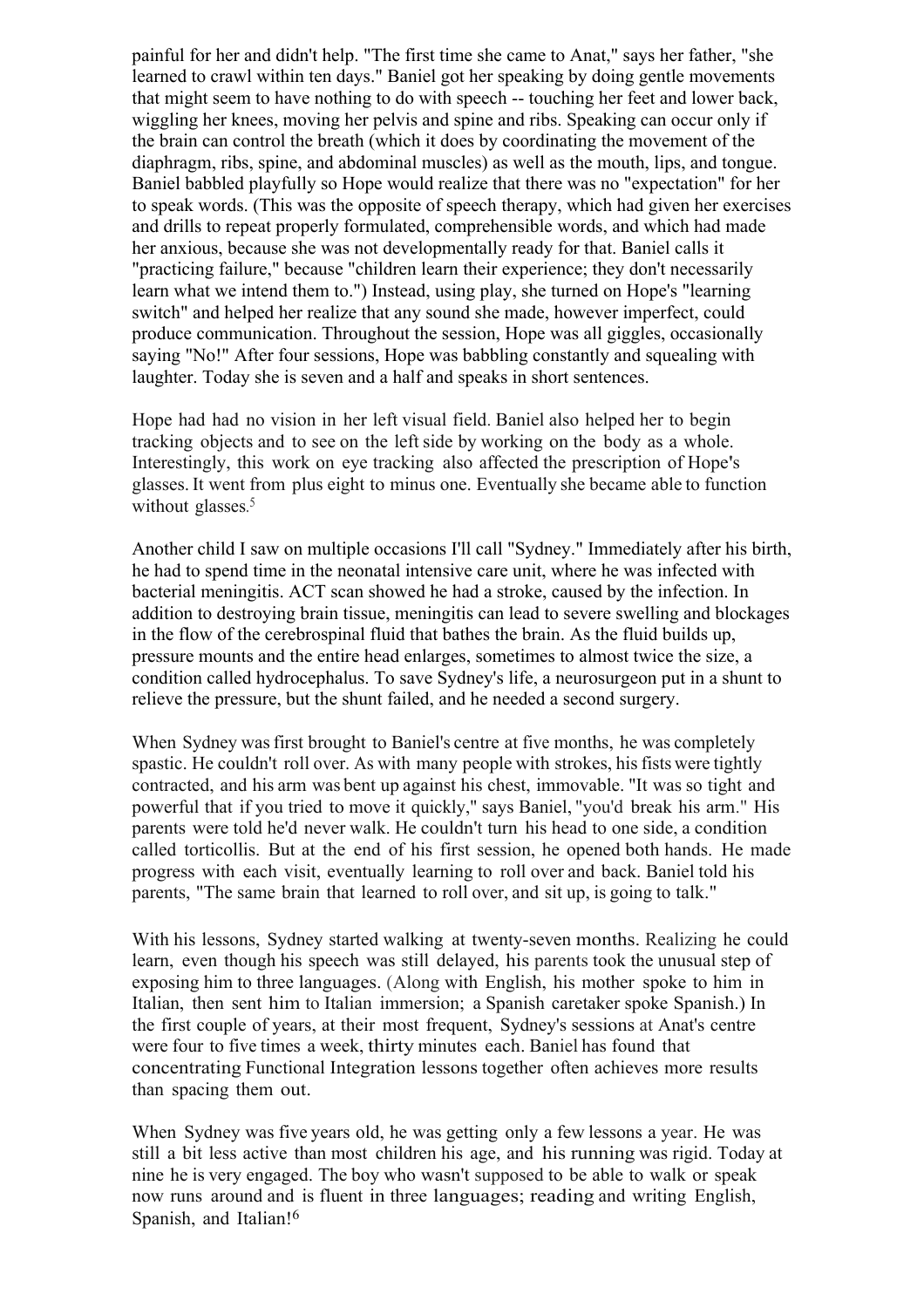# **Unconfined Until the End**

Throughout his adult life, Feldenkrais believed that genetics is only one factor determining the limits of intelligence. Much of the most important learning we do, he believed, is outside the classroom, from learning to walk (and defy gravity) to learning physics as he did (mostly in the Joliot-Curies' laboratory), to learning Judo. Lifelong learning ran in his family. He was proud that his frail, eighty-four-year-old mother was able to learn to lift him and use Judo to throw him. He joked with some other martial artists that the throw looked "completely fake because it is just unbelievable....When she saw that people could do Judo throws and lifts, she said, 'I can do it,' and it took her about ten minutes and she learned to do it."

One of the most important things Feldenkrais took from Kano and Judo was the understanding of reversibility: actions, to be intelligent, must be performed in such a way that, at any given moment, they can be stopped or reversed -- turned in the opposite direction. The secret was never to move, or live, compulsively. Living or performing actions compulsively is the opposite of doing them in a differentiated way. The compulsive action, unlike the differentiated one, is always done the same way, and ironically, because so much mental effort is used, it is often performed mechanically, with little awareness.

He wrote in Higher Judo, "It is bad in Judo to try for anything with such determination as not to be able to change your mind if necessary." In Judo as in life, we must never be locked in -- to a habit, a way of thinking, or an attitude -- and even when we think we are locked in, we often are not. In Judo, even when one is pinned down on the ground by an opponent, he wrote, "one should always remember the words 'immobilization' and 'holding' do not describe the actual state of affairs, they convey the idea of finality and fixity that do not exist in action. An immobilization is dynamic and constantly changing all the time. The opponent generally frees himself as soon as you stop forestalling and checking his next move."

One direction cannot be reversed: living beings move relentlessly toward death. That we do so, we cannot change; but how we do so, we can. We can approach with or without awareness. Feldenkrais was very ill and dying when Avraham Baniel came to visit him in 1984 for the last time in his Tel Aviv apartment. He noticed that Feldenkrais seemed to be listening to himself, his own body, as though listening to another. Knowing his friend's curiosity, and that his friend's attachment to life was very strong, Avraham asked him, "Moshe, how do you feel?" Feldenkrais's face was swollen, and yet he seemed, to Avraham, to be smiling in his mind.

He answered slowly, "I am waiting to listen to my next breath."

 $\mathcal{L}_\text{max}$ 

#### FOOTNOTES

2. One of the hottest current theories in neuroscience, the motor theory of thought proposed by the neuroscientist Rodolfo Llinas, was anticipated by Feldenkrais. Llinas points out that nervous systems are not essential for life but are for complex movement. Plants don't need nervous sys· terns because plants are not mobile. The link between movement and the nervous system, and the brain, becomes particularly

<sup>1.</sup> That neuroplastic point was already a theme in his *Body and Mature Behaviour*, Ch. 5. In 1977 one of Feldenkrais's students, Eileen Bach-y-Rita, introduced him to her husband, the neuroplastlcity pioneer Paul Bach-y-Rita (see Chapter 7). Feldenkrais read Paul Bach-y-Rita's work and actively began to integrate his concepts, which fit well with his own. In 2004 Bach-y-Rita developed a project to study Feldenkrais's results with head injuries but died before he could complete it. E. Bach-y-Rita Morgenstern, personal communication; also see her article: New Pathways in the Recovery from Brain Injury: Somatics, Spring/Summer 1981